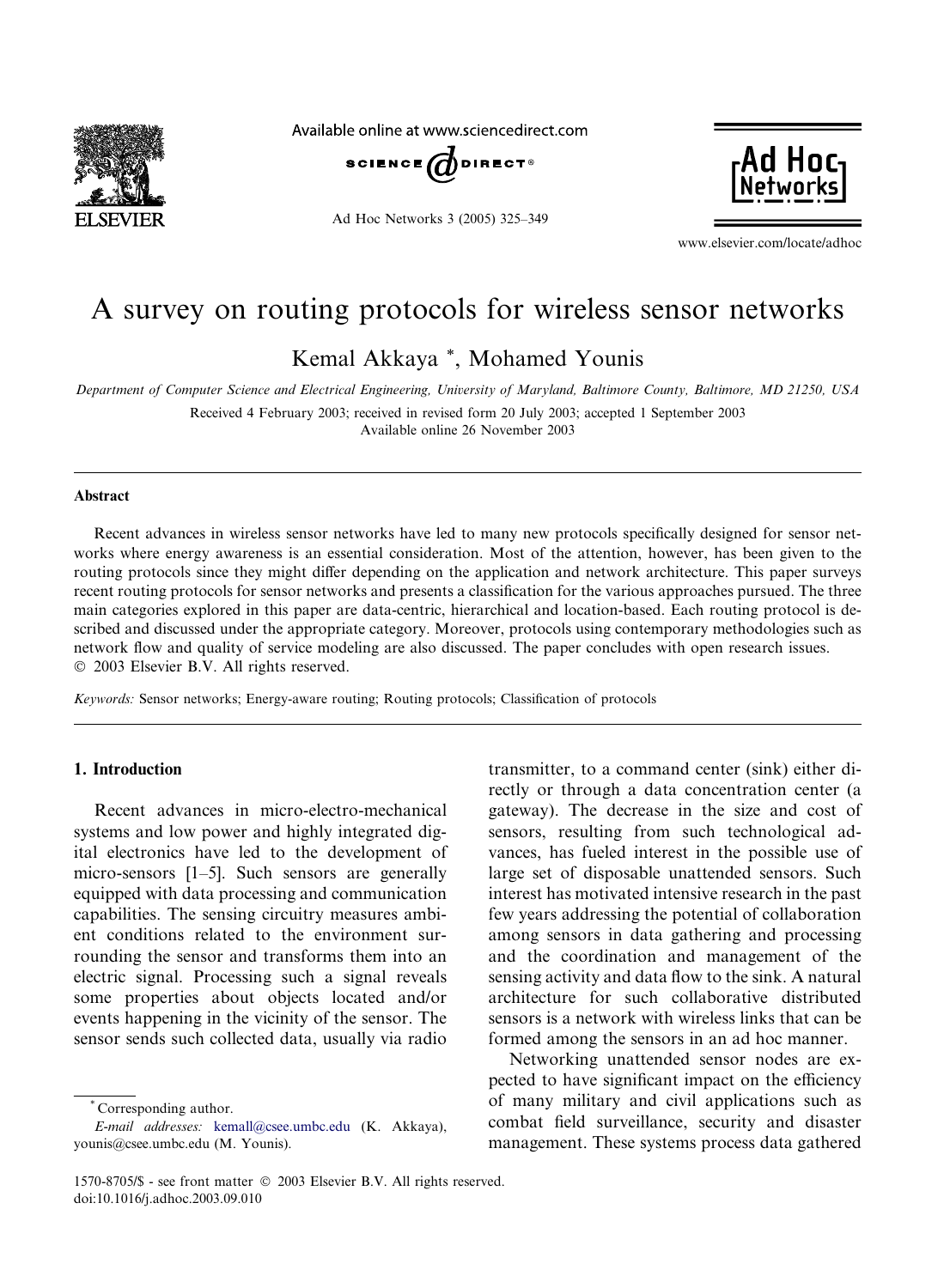from multiple sensors to monitor events in an area of interest. For example, in a disaster management setup, a large number of sensors can be dropped by a helicopter. Networking these sensors can assist rescue operations by locating survivors, identifying risky areas and making the rescue crew more aware of the overall situation. Such application of sensor networks not only can increase the efficiency of rescue operations but also ensure the safety of the rescue crew. On the military side, applications of sensor networks are numerous. For example, the use of networked set of sensors can limit the need for personnel involvement in the usually dangerous reconnaissance missions. In addition, sensor networks can enable a more civic use of landmines by making them remotely controllable and targetspecific in order to prevent harming civilians and animals. Security applications of sensor networks include intrusion detection and criminal hunting.

However, sensor nodes are constrained in energy supply and bandwidth. Such constraints combined with a typical deployment of large number of sensor nodes have posed many challenges to the design and management of sensor networks. These challenges necessitate energyawareness at all layers of networking protocol stack. The issues related to physical and link layers are generally common for all kind of sensor applications, therefore the research on these areas has been focused on system-level power awareness such as dynamic voltage scaling, radio communication hardware, low duty cycle issues, system partitioning, energy-aware MAC protocols [6–10]. At the network layer, the main aim is to find ways for energy-efficient route setup and reliable relaying of data from the sensor nodes to the sink so that the lifetime of the network is maximized.

Routing in sensor networks is very challenging due to several characteristics that distinguish them from contemporary communication and wireless ad hoc networks. First of all, it is not possible to build a global addressing scheme for the deployment of sheer number of sensor nodes. Therefore, classical IP-based protocols cannot be applied to sensor networks. Second, in contrary to typical communication networks almost all applications of sensor networks require the flow of sensed data from multiple regions (sources) to a particular sink. Third, generated data traffic has significant redundancy in it since multiple sensors may generate same data within the vicinity of a phenomenon. Such redundancy needs to be exploited by the routing protocols to improve energy and bandwidth utilization. Fourth, sensor nodes are tightly constrained in terms of transmission power, on-board energy, processing capacity and storage and thus require careful resource management.

Due to such differences, many new algorithms have been proposed for the problem of routing data in sensor networks. These routing mechanisms have considered the characteristics of sensor nodes along with the application and architecture requirements. Almost all of the routing protocols can be classified as data-centric, hierarchical or locationbased although there are few distinct ones based on network flow or quality of service (QoS) awareness. Data-centric protocols are query-based and depend on the naming of desired data, which helps in eliminating many redundant transmissions. Hierarchical protocols aim at clustering the nodes so that cluster heads can do some aggregation and reduction of data in order to save energy. Locationbased protocols utilize the position information to relay the data to the desired regions rather than the whole network. The last category includes routing approaches that are based on general network-flow modeling and protocols that strive for meeting some QoS requirements along with the routing function. In this paper, we will explore the routing mechanisms for sensor networks developed in recent years. Each routing protocol is discussed under the proper category. Our aim is to help better understanding of the current routing protocols for wireless sensor networks and point out open issues that can be subject to further research.

The paper is organized as follows. In the balance of this section, we will briefly summarize the system architecture design issues for sensor networks and their implications on data routing. We then set our work apart from prior surveys on sensor networks. In the Section 2, data-centric routing approaches are covered. Section 3 summarizes hierarchical routing protocols. Locationbased routing in sensor networks is discussed in Section 4. In Section 5, we describe other routing approaches that are based on network flow or QoS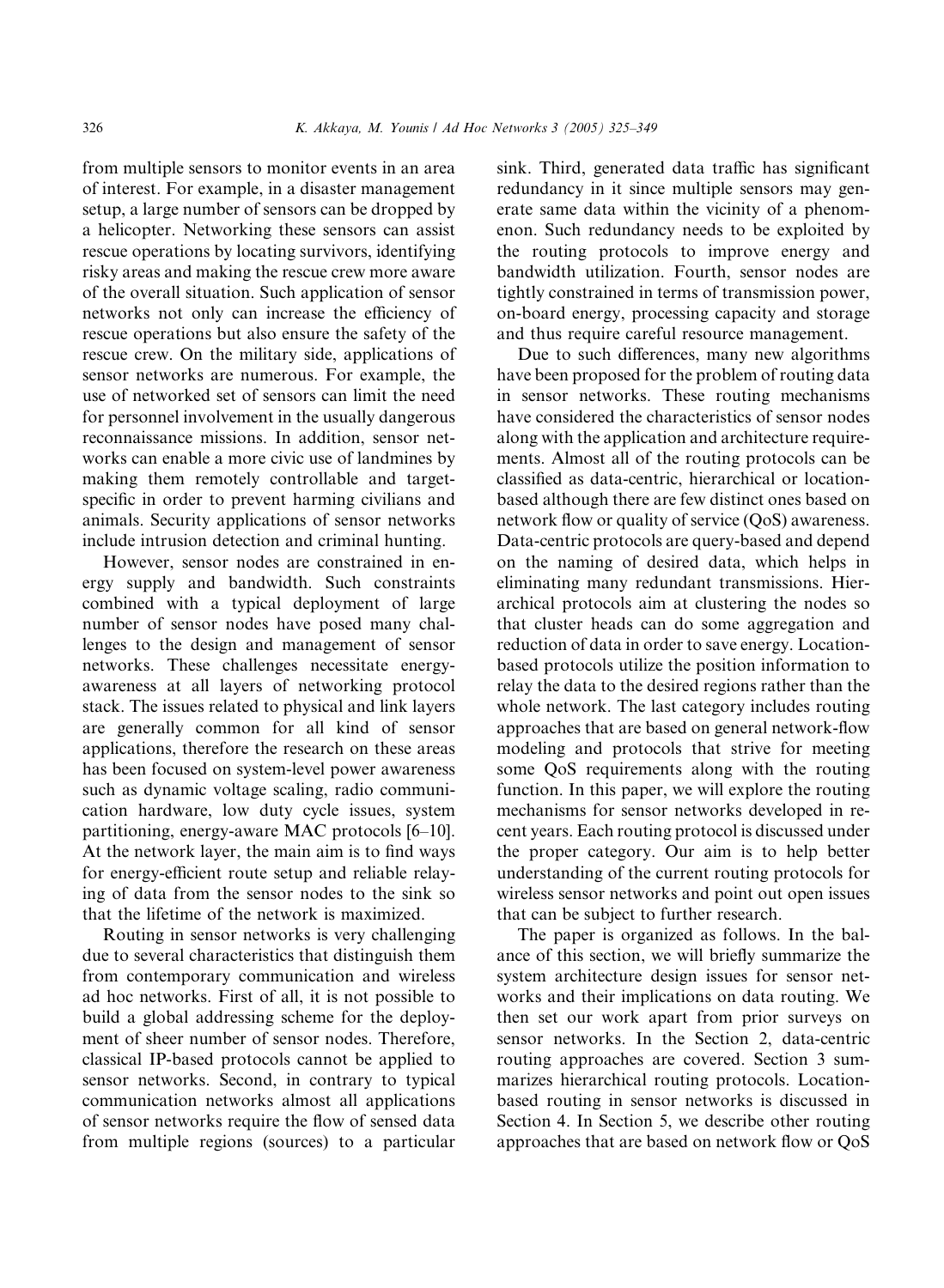modeling. Finally, Section 6 concludes the paper with a comparative summary of the surveyed approaches and points out open research problems.

## 1.1. System architecture and design issues

Depending on the application, different architectures and design goals/constraints have been considered for sensor networks. Since the performance of a routing protocol is closely related to the architectural model, in this section we strive to capture architectural issues and highlight their implications.

## 1.1.1. Network dynamics

There are three main components in a sensor network. These are the sensor nodes, sink and monitored events. Aside from the very few setups that utilize mobile sensors [11], most of the network architectures assume that sensor nodes are stationary. On the other hand, supporting the mobility of sinks or cluster-heads (gateways) is sometimes deemed necessary [12]. Routing messages from or to moving nodes is more challenging since route stability becomes an important optimization factor, in addition to energy, bandwidth etc. The sensed event can be either dynamic or static depending on the application [13]. For instance, in a target detection/tracking application, the event (phenomenon) is dynamic whereas forest monitoring for early fire prevention is an example of static events. Monitoring static events allows the network to work in a reactive mode, simply generating traffic when reporting. Dynamic events in most applications require periodic reporting and consequently generate significant traffic to be routed to the sink.

#### 1.1.2. Node deployment

Another consideration is the topological deployment of nodes. This is application dependent and affects the performance of the routing protocol. The deployment is either deterministic or self-organizing. In deterministic situations, the sensors are manually placed and data is routed through pre-determined paths. However in selforganizing systems, the sensor nodes are scattered randomly creating an infrastructure in an ad hoc manner [2,14–16]. In that infrastructure, the position of the sink or the cluster-head is also crucial in terms of energy efficiency and performance. When the distribution of nodes is not uniform, optimal clustering becomes a pressing issue to enable energy efficient network operation.

## 1.1.3. Energy considerations

During the creation of an infrastructure, the process of setting up the routes is greatly influenced by energy considerations. Since the transmission power of a wireless radio is proportional to distance squared or even higher order in the presence of obstacles, multi-hop routing will consume less energy than direct communication. However, multi-hop routing introduces significant overhead for topology management and medium access control. Direct routing would perform well enough if all the nodes were very close to the sink [14]. Most of the time sensors are scattered randomly over an area of interest and multi-hop routing becomes unavoidable.

## 1.1.4. Data delivery models

Depending on the application of the sensor network, the data delivery model to the sink can be continuous, event-driven, query-driven and hybrid [13]. In the continuous delivery model, each sensor sends data periodically. In event-driven and querydriven models, the transmission of data is triggered when an event occurs or a query is generated by the sink. Some networks apply a hybrid model using a combination of continuous, event-driven and query-driven data delivery. The routing protocol is highly influenced by the data delivery model, especially with regard to the minimization of energy consumption and route stability. For instance, it has been concluded in [17] that for a habitat monitoring application where data is continuously transmitted to the sink, a hierarchical routing protocol is the most efficient alternative. This is due to the fact that such an application generates significant redundant data that can be aggregated on route to the sink, thus reducing traffic and saving energy.

## 1.1.5. Node capabilities

In a sensor network, different functionalities can be associated with the sensor nodes. In earlier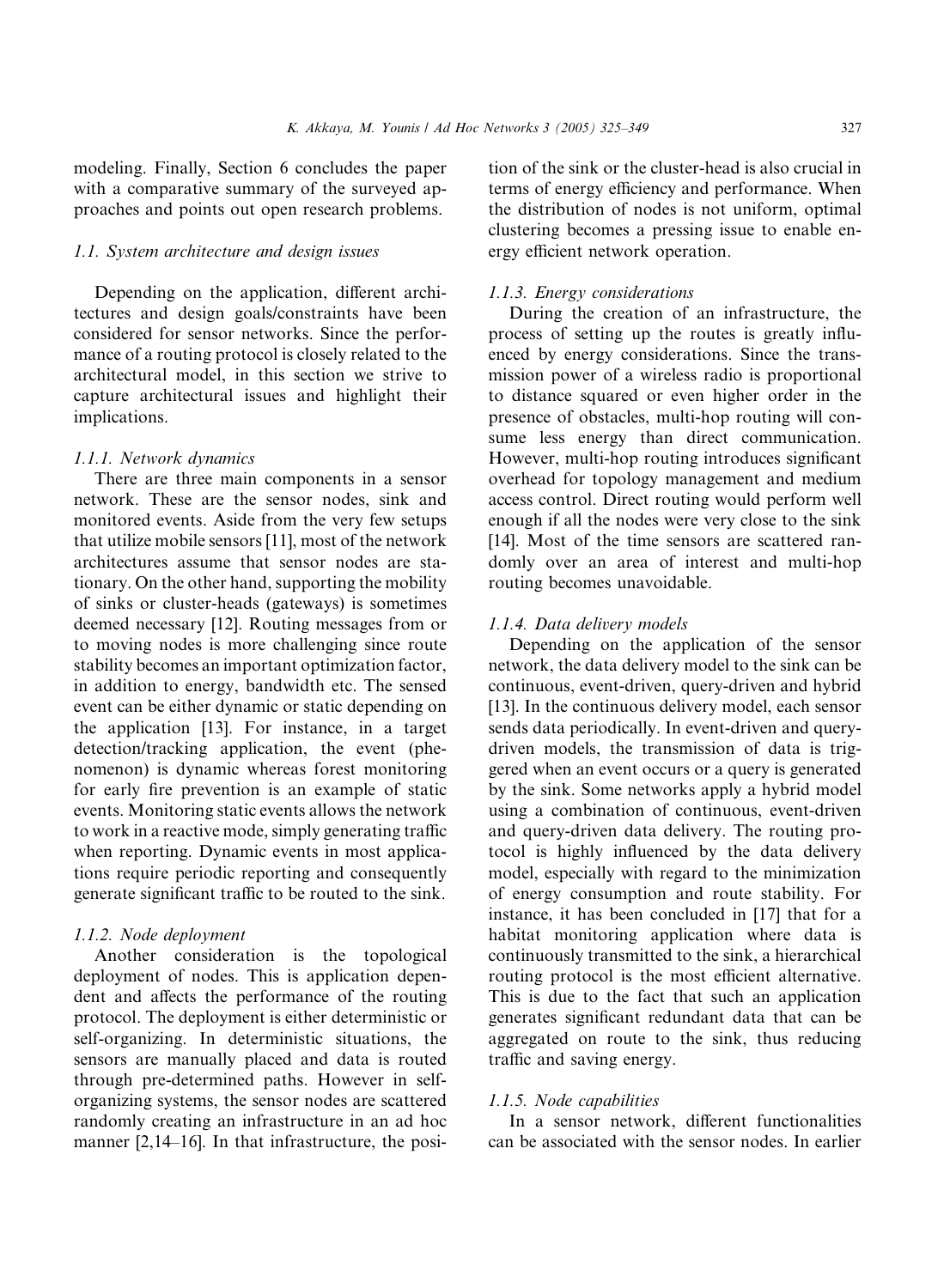works [5,18,19], all sensor nodes are assumed to be homogenous, having equal capacity in terms of computation, communication and power. However, depending on the application a node can be dedicated to a particular special function such as relaying, sensing and aggregation since engaging the three functionalities at the same time on a node might quickly drain the energy of that node. Some of the hierarchical protocols proposed in the literature designate a cluster-head different from the normal sensors. While some networks have picked cluster-heads from the deployed sensors [14,20,21], in other applications a cluster-head is more powerful than the sensor nodes in terms of energy, bandwidth and memory [11,15]. In such cases, the burden of transmission to the sink and aggregation is handled by the cluster-head.

Inclusion of heterogeneous set of sensors raises multiple technical issues related to data routing [22]. For instance, some applications might require a diverse mixture of sensors for monitoring temperature, pressure and humidity of the surrounding environment, detecting motion via acoustic signatures and capturing the image or video tracking of moving objects. These special sensors either deployed independently or the functionality can be included on the normal sensors to be used on demand. Reading generated from these sensors can be at different rates, subject to diverse quality of service constraints and following multiple data delivery models, as explained earlier. Therefore, such a heterogeneous environment makes data routing more challenging.

#### 1.1.6. Data aggregation/fusion

Since sensor nodes might generate significant redundant data, similar packets from multiple nodes can be aggregated so that the number of transmissions would be reduced. Data aggregation is the combination of data from different sources by using functions such as suppression (eliminating duplicates), min, max and average [23]. Some of these functions can be performed either partially or fully in each sensor node, by allowing sensor nodes to conduct in-network data reduction [18,20,24]. Recognizing that computation would be less energy consuming than communication [14], substantial energy savings can be obtained

through data aggregation. This technique has been used to achieve energy efficiency and traffic optimization in a number of routing protocols [18,20,24–27]. In some network architectures, all aggregation functions are assigned to more powerful and specialized nodes [11]. Data aggregation is also feasible through signal processing techniques. In that case, it is referred as data fusion where a node is capable of producing a more accurate signal by reducing the noise and using some techniques such as *beamforming* to combine the signals [14].

## 1.2. Related work

The growing interest in wireless sensor networks and the continual emergence of new architectural techniques inspired some previous efforts for surveying the characteristics, applications and communication protocols for such a technical area [1,13]. In this subsection we highlight the features that distinguish our survey and hint the difference in scope.

The goal of [1] is to make a comprehensive survey of design issues and techniques for sensor networks describing the physical constraints on sensor nodes and the protocols proposed in all layers of network stack. Possible applications of sensor networks are also discussed. That survey is a good introductory for readers interested in the broad area. Although a number of routing protocols for sensor networks are covered, the paper does not make a classification for such routing protocols and the list of discussed protocols is not meant to be complete given the scope of the survey. Our survey is more focused and can serve those who like deeper insight for routing issues and techniques in wireless sensor networks. To the best of our knowledge, our paper is the first work to make a classification of routing protocols in sensor networks. Moreover, our work reflects the current state of art in routing research by including a comprehensive list of recently proposed routing protocols.

Taxonomy of the different architectural attributes of sensor networks is developed in [13]. This work gives a high-level description of what is considered a typical sensor network architecture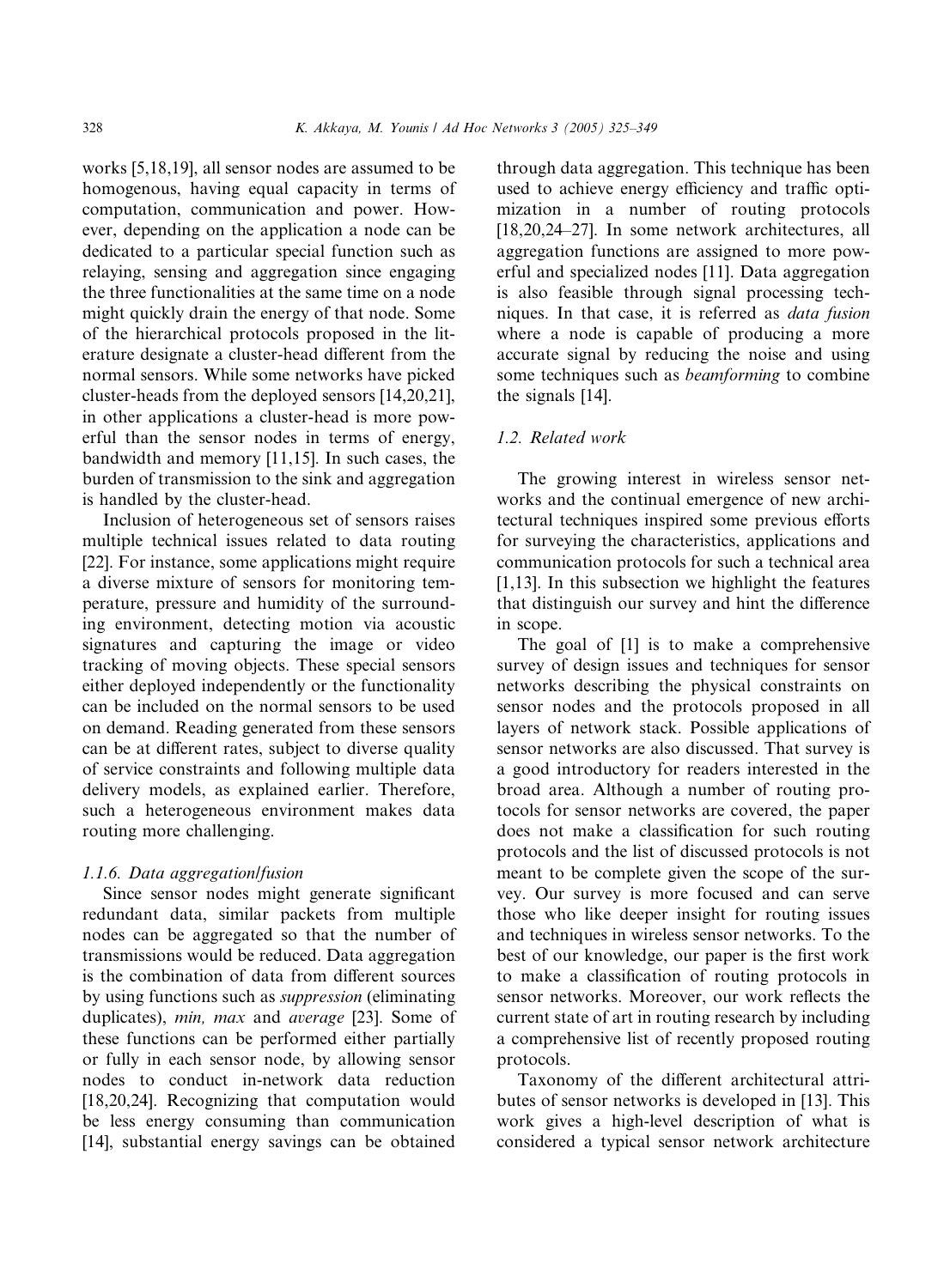along with its components. Sensor networks are classified by considering several architectural factors such as network dynamics and the data delivery model. Such classification is helpful for a designer to select the appropriate infrastructure for his/her application. However, the paper neither describes any routing protocol nor talks about the potential effects of infrastructure design on route setup. Our work is a dedicated study of the network layer, describing and categorizing the different approaches for data routing. In addition, we summarize different architectural design issues that may affect the performance of routing protocols.

## 2. Data-centric protocols

In many applications of sensor networks, it is not feasible to assign global identifiers to each node due to the sheer number of nodes deployed. Such lack of global identification along with random deployment of sensor nodes make it hard to select a specific set of sensor nodes to be queried. Therefore, data is usually transmitted from every sensor node within the deployment region with significant redundancy. Since this is very inefficient in terms of energy consumption, routing protocols that will be able to select a set of sensor nodes and utilize data aggregation during the relaying of data have been considered. This consideration has led to data-centric routing, which is different from traditional address-based routing where routes are created between addressable nodes managed in the network layer of the communication stack.

In data-centric routing, the sink sends queries to certain regions and waits for data from the sensors located in the selected regions. Since data is being requested through queries, attribute-based naming is necessary to specify the properties of data. SPIN [25] is the first data-centric protocol, which considers data negotiation between nodes in order to eliminate redundant data and save energy. Later, Directed Diffusion [18] has been developed and has become a breakthrough in data-centric routing. Then, many other protocols have been proposed either based on Directed Diffusion [26–28] or following a similar concept [16,24,29,30]. In this section, we will describe these protocols in details and highlight the key ideas.

#### 2.1. Flooding and gossiping

Flooding and gossiping [31] are two classical mechanisms to relay data in sensor networks without the need for any routing algorithms and topology maintenance. In flooding, each sensor receiving a data packet broadcasts it to all of its neighbors and this process continues until the packet arrives at the destination or the maximum number of hops for the packet is reached. On the other hand, gossiping is a slightly enhanced version of flooding where the receiving node sends the packet to a randomly selected neighbor, which picks another random neighbor to forward the packet to and so on.

Although flooding is very easy to implement, it has several drawbacks, see Figs. 1 and 2 redrawn from [25]. Such drawbacks include implosion caused by duplicated messages sent to same node, overlap when two nodes sensing the same region send similar packets to the same neighbor and resource blindness by consuming large amount of energy without consideration for the energy constraints [25]. Gossiping avoids the problem of implosion by just selecting a random node to send the packet rather than broadcasting. However, this cause delays in propagation of data through the nodes.



Fig. 1. The implosion problem. Node A starts by flooding its data to all of its neighbors. D gets two same copies of data eventually, which is not necessary.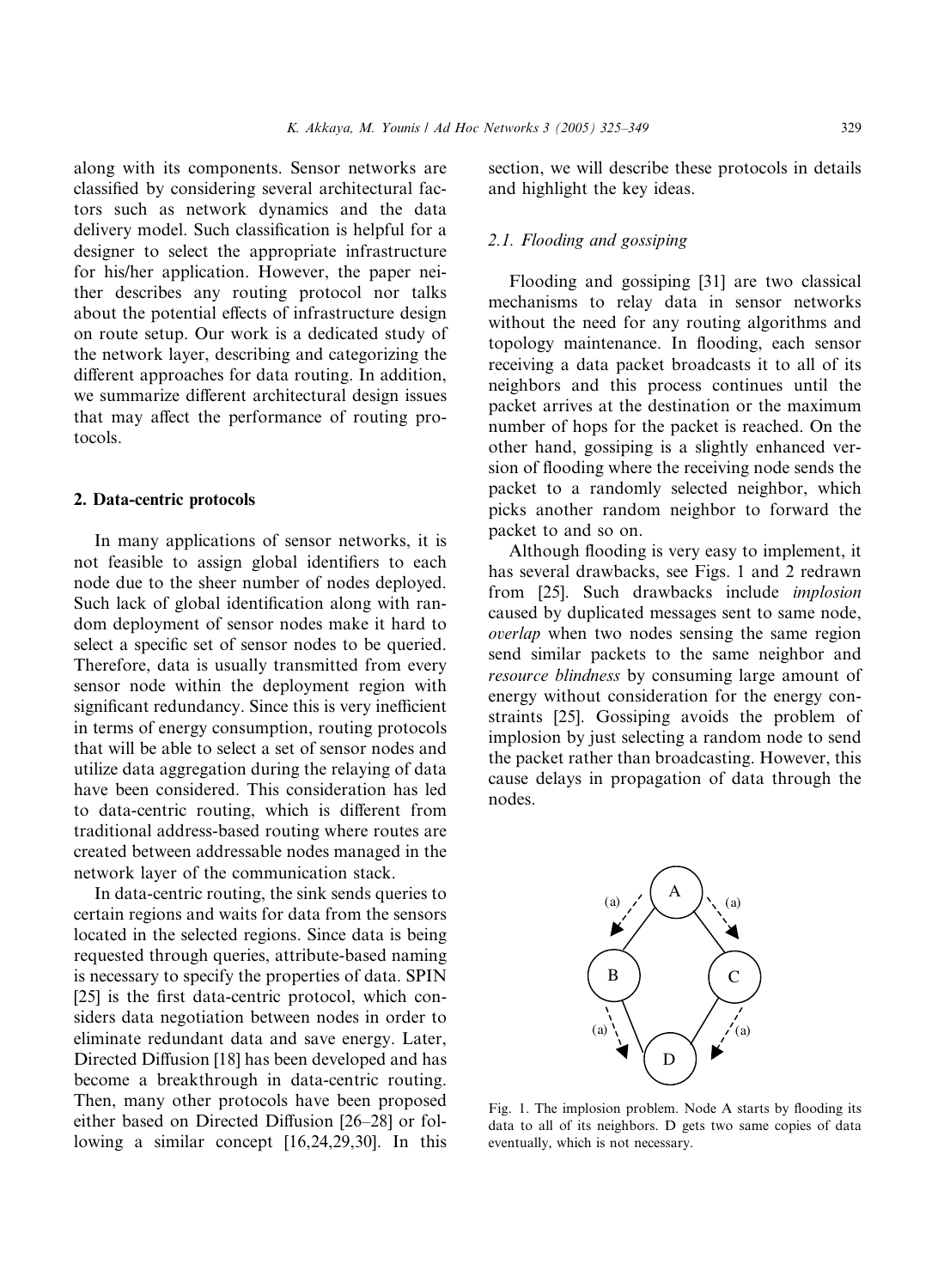

Fig. 2. The overlap problem. Two sensors cover an overlapping geographic region and C gets same copy of data form these sensors.

## 2.2. Sensor protocols for information via negotiation

SPIN [25] is among the early work to pursue a data-centric routing mechanism. The idea behind SPIN is to name the data using high-level descriptors or meta-data. Before transmission, metadata are exchanged among sensors via a data advertisement mechanism, which is the key feature of SPIN. Each node upon receiving new data, advertises it to its neighbors and interested neighbors, i.e. those who do not have the data, retrieve the data by sending a request message. SPIN's meta-data negotiation solves the classic problems of flooding such as redundant information passing, overlapping of sensing areas and resource blindness thus, achieving a lot of energy efficiency. There is no standard meta-data format and it is assumed to be application specific, e.g. using an application level framing. There are three messages defined in SPIN to exchange data between nodes. These are: ADV message to allow a sensor to advertise a particular meta-data, REQ message to request the specific data and DATA message that carry the actual data. Fig. 3, redrawn from [25], summarizes the steps of the SPIN protocol.

One of the advantages of SPIN is that topological changes are localized since each node needs to know only its single-hop neighbors. SPIN gives a factor of 3.5 less than flooding in terms of energy dissipation and meta-data negotiation almost halves the redundant data. However, SPIN's data advertisement mechanism cannot guarantee the delivery of data. For instance, if the nodes that are interested in the data are far away from the source node and the nodes between source and destination are not interested in that data, such data will not be delivered to the destination at all. Therefore, SPIN is not a good choice for applications



Fig. 3. SPIN protocol. Node A starts by advertising its data to node B (a). Node B responds by sending a request to node A (b). After receiving the requested data (c), node B then sends out advertisements to its neighbors (d), who in turn send requests back to B (e–f).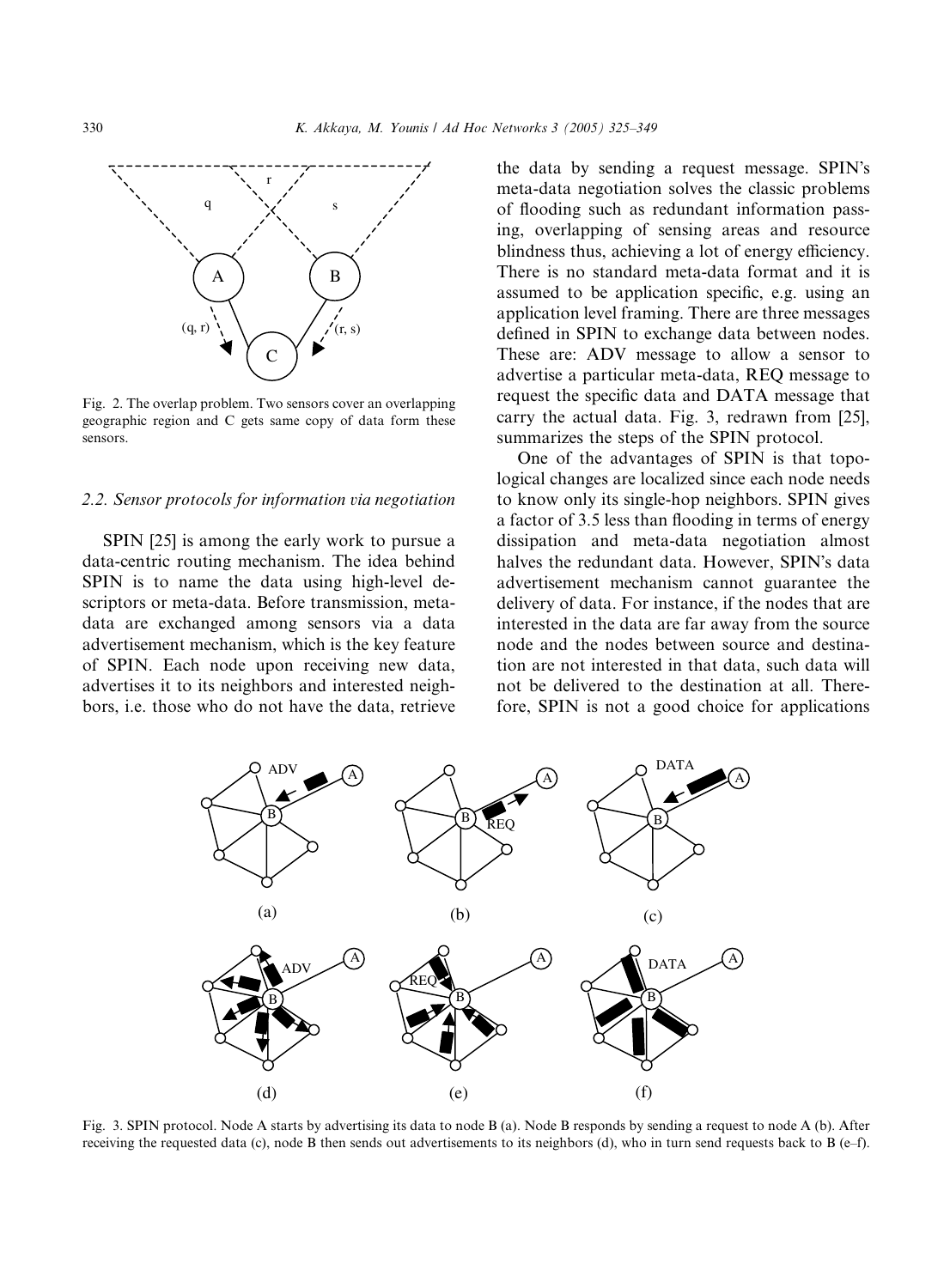

Fig. 4. Directed Diffusion protocol phases. (a) Interest propagation, (b) initial gradients setup, (c) data delivery along reinforced.

such as intrusion detection, which require reliable delivery of data packets over regular intervals.

## 2.3. Directed Diffusion

Directed Diffusion [18,19] is an important milestone in the data-centric routing research of sensor networks. The idea aims at diffusing data through sensor nodes by using a naming scheme for the data. The main reason behind using such a scheme is to get rid of unnecessary operations of network layer routing in order to save energy. Direct Diffusion suggests the use of attribute-value pairs for the data and queries the sensors in an on demand basis by using those pairs. In order to create a query, an interest is defined using a list of attribute-value pairs such as name of objects, interval, duration, geographical area, etc. The interest is broadcast by a sink through its neighbors. Each node receiving the interest can do caching for later use. The nodes also have the ability to do in-network data aggregation, which is modeled as a minimum Steiner tree problem [23]. The interests in the caches are then used to compare the received data with the values in the interests. The interest entry also contains several gradient fields. A gradient is a reply link to a neighbor from which the interest was received. It is characterized by the data rate, duration and expiration time derived from the received interest's fields. Hence, by utilizing interest and gradients, paths are established between sink and sources. Several paths can be established so that one of them is selected by reinforcement. The sink resends the original interest message through the selected path with a smaller interval hence reinforces the source node on that path to send data more frequently. Fig. 4, redrawn from [18], summarizes the Directed Diffusion protocol.

Path repairs are also possible in Directed Diffusion. When a path between a source and the sink fails, a new or alternative path should be identified. For this, Directed Diffusion basically reinitiates reinforcement by searching among other paths, which are sending data in lower rates. Ganesan et al. [32] suggest employing multiple paths in advance so that in case of a failure of a path, one of the alternative paths is chosen without any cost for searching for another one. There is of course extra overhead of keeping these alternative paths alive by using low data rate, which will definitely use extra energy but more energy can be saved when a path fails and a new path should be chosen.

Directed Diffusion differs from SPIN in terms of the on demand data querying mechanism it has. In Directed Diffusion the sink queries the sensor nodes if a specific data is available by flooding some tasks. In SPIN, sensors advertise the availability of data allowing interested nodes to query that data. Directed Diffusion has many advantages. Since it is data centric, all communication is neighbor-to-neighbor with no need for a node addressing mechanism. Each node can do aggregation and caching, in addition to sensing. Caching is a big advantage in terms of energy efficiency and delay. In addition, Direct Diffusion is highly energy efficient since it is on demand and there is no need for maintaining global network topology.

However, Directed Diffusion cannot be applied to all sensor network applications since it is based on a query-driven data delivery model. The applications that require continuous data delivery to the sink will not work efficiently with a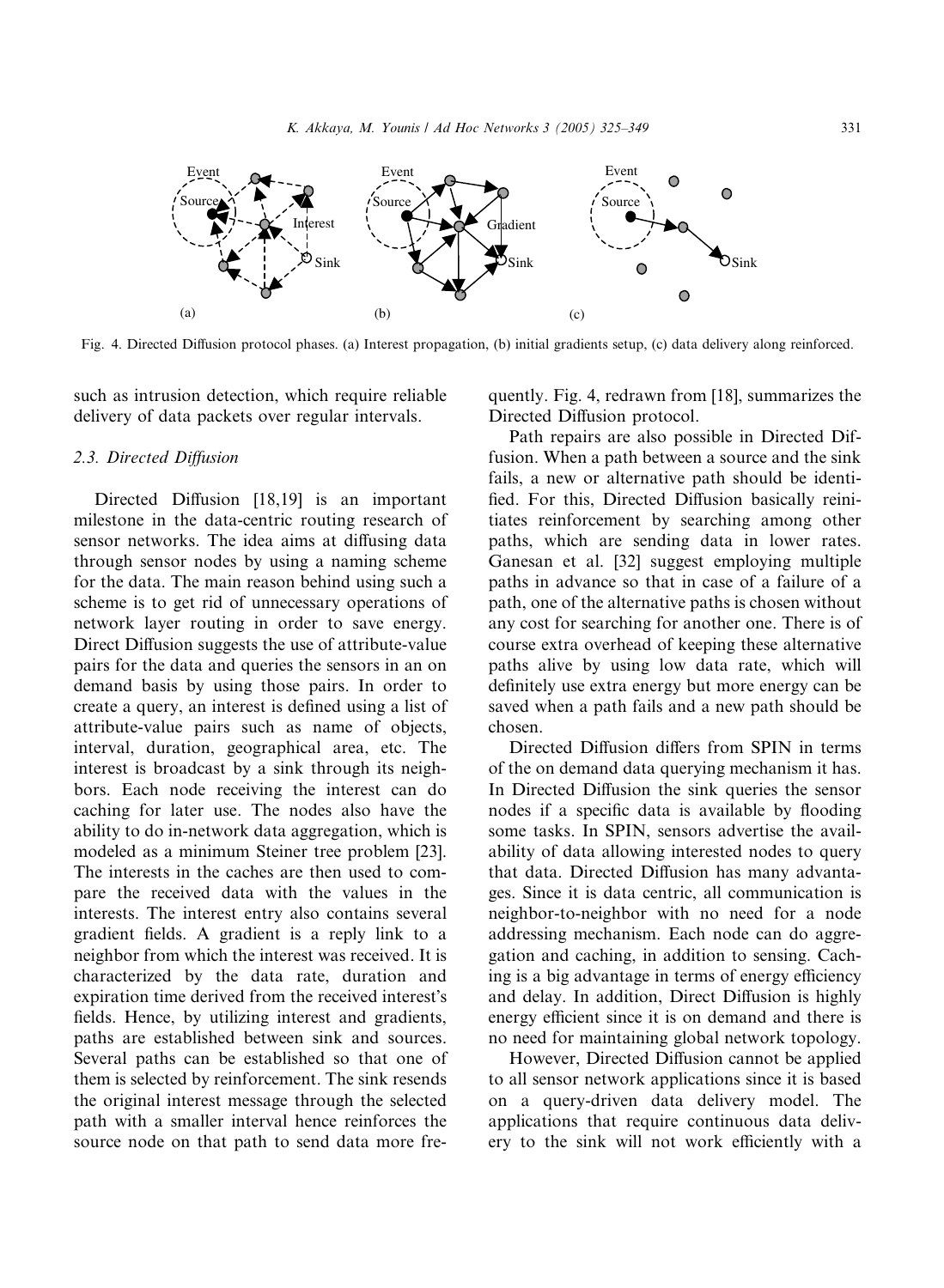query-driven on demand data model. Therefore, Directed Diffusion is not a good choice as a routing protocol for the applications such as environmental monitoring. In addition, the naming schemes used in Directed Diffusion are application dependent and each time should be defined a priori. Moreover, the matching process for data and queries might require some extra overhead at the sensors.

## 2.4. Energy-aware routing

Shah and Rabaey [29] proposed to use a set of sub-optimal paths occasionally to increase the lifetime of the network. These paths are chosen by means of a probability function, which depends on the energy consumption of each path. Network survivability is the main metric that the approach is concerned with. The approach argues that using the minimum energy path all the time will deplete the energy of nodes on that path. Instead, one of the multiple paths is used with a certain probability so that the whole network lifetime increases. The protocol assumes that each node is addressable through a class-based addressing which includes the location and types of the nodes. There are 3 phases in the protocol:

1. Setup phase: Localized flooding occurs to find the routes and create the routing tables. While doing this, the total energy cost is calculated in each node. For instance, if the request is sent from node  $N_i$  to node  $N_i$ ,  $N_i$  calculates the cost of the path as follows:

$$
C_{N_j,N_i} = \text{Cost}(N_i) + \text{Metric}(N_j,N_i).
$$

Here, the energy metric used captures transmission and reception costs along with the residual energy of the nodes. Paths that have a very high cost are discarded. The node selection is done according to closeness to the destination. The node assigns a probability to each of its neighbors in routing (forwarding) table (FT) corresponding to the formed paths. The probability is inversely proportional to the cost, that is:

$$
P_{N_j,N_i} = \frac{1/C_{N_j,N_i}}{\sum_{k \in \text{FT}_j} 1/C_{N_j,N_k}};
$$

 $N_i$  then calculates the average cost for reaching the destination using the neighbors in the forwarding fable  $(FT_i)$  using the formula:

$$
Cost(N_j) = \sum_{i \in \text{FT}_j} P_{N_j, N_i} C_{N_j, N_i}.
$$

This average cost for  $N_i$  is set in the cost field of the request and forwarded.

- 2. Data communication phase: Each node forwards the packet by randomly choosing a node from its forwarding table using the probabilities.
- 3. Route maintenance phase: Localized flooding is performed infrequently to keep all the paths alive.

The described approach is similar to Directed Diffusion in the way potential paths from data sources to the sink are discovered. In Directed Diffusion, data is sent through multiple paths, one of them being reinforced to send at higher rates. On the other hand, Shah and Rabaey select a single path randomly from the multiple alternatives in order to save energy. Therefore, when compared to Directed Diffusion, it provides an overall improvement of 21.5% energy saving and a 44% increase in network lifetime. However, such single path usage hinders the ability of recovering from a node or path failure as opposed to Directed Diffusion. In addition, the approach requires gathering the location information and setting up the addressing mechanism for the nodes, which complicate route setup compared to the Directed Diffusion.

## 2.5. Rumor routing

Rumor routing [26] is another variation of Directed Diffusion and is mainly intended for contexts in which geographic routing criteria are not applicable. Generally Directed Diffusion floods the query to the entire network when there is no geographic criterion to diffuse tasks. However, in some cases there is only a little amount of data requested from the nodes and thus the use of flooding is unnecessary. An alternative approach is to flood the events if number of events is small and number of queries is large. Rumor routing is be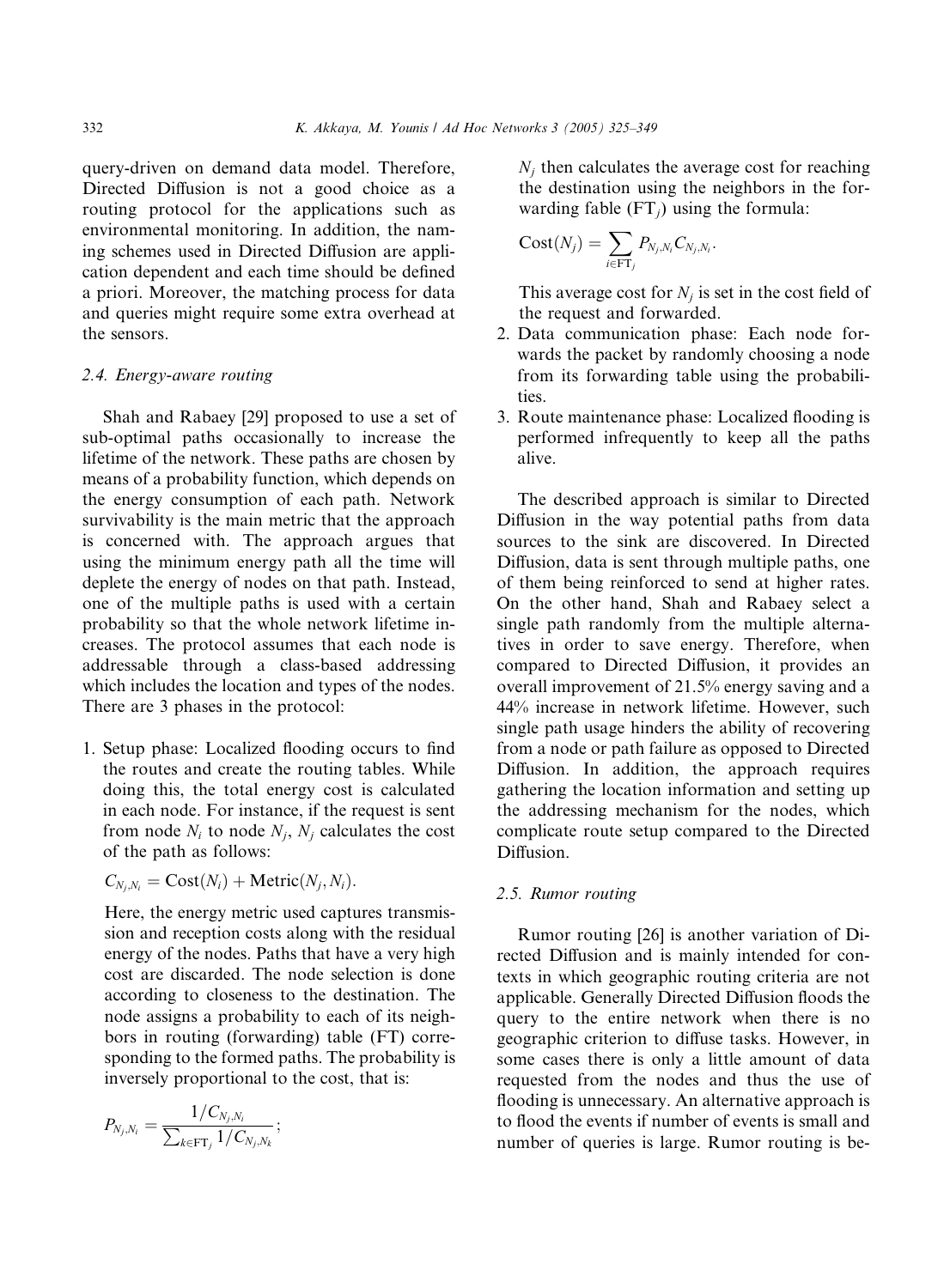tween event flooding and query flooding. The idea is to route the queries to the nodes that have observed a particular event rather than flooding the entire network to retrieve information about the occurring events.

In order to flood events through the network, the rumor routing algorithm employs long-lived packets, called agents. When a node detects an event, it adds such event to its local table and generates an agent. Agents travel the network in order to propagate information about local events to distant nodes. When a node generates a query for an event, the nodes that know the route, can respond to the query by referring its event table. Hence, the cost of flooding the whole network is avoided. Rumor routing maintains only one path between source and destination as opposed to Directed Diffusion where data can be sent through multiple paths at low rates.

Simulation results have shown that rumor routing achieves significant energy saving over event flooding and can also handle node's failure. However, rumor routing performs well only when the number of events is small. For large number of events, the cost of maintaining agents and eventtables in each node may not be amortized if there is not enough interest on those events from the sink. Another issue to deal with is tuning the overhead through adjusting parameters used in the algorithm such as time-to-live for queries and agents.

## 2.6. Gradient-based routing

Schurgers et al. [27] have proposed a slightly changed version of Directed Diffusion, called Gradient-based routing (GBR). The idea is to keep the number of hops when the interest is diffused through the network. Hence, each node can discover the minimum number of hops to the sink, which is called height of the node. The difference between a node's height and that of its neighbor is considered the gradient on that link. A packet is forwarded on a link with the largest gradient.

The authors aim at using some auxiliary techniques such as data aggregation and traffic spreading along with GBR in order to balance the traffic uniformly over the network. Nodes acting as a relay for multiple paths can create a data combining entity in order to aggregate data. On the other hand, three different data spreading techniques have been presented:

- Stochastic scheme: When there are two or more next hops with the same gradient, the node chooses one of them at random.
- Energy-based scheme: When a node's energy drops below a certain threshold, it increases its height so that other sensors are discouraged from sending data to that node.
- Stream-based scheme: The idea is to divert new streams away from nodes that are currently part of the path of other streams.

The data spreading schemes strives to achieve an even distribution of the traffic throughout the whole network, which helps in balancing the load on sensor nodes and increases the network lifetime. The employed techniques for traffic load balancing and data fusion are also applicable to other routing protocols for enhanced performance. Through simulation GBR has been shown to outperform Directed Diffusion in terms of total communication energy.

## 2.7. CADR

Constrained anisotropic diffusion routing (CADR) [28] is a protocol, which strives to be a general form of Directed Diffusion. Two techniques namely information-driven sensor querying (IDSQ) and constrained anisotropic diffusion routing are proposed. The idea is to query sensors and route data in a network in order to maximize the information gain, while minimizing the latency and bandwidth. This is achieved by activating only the sensors that are close to a particular event and dynamically adjusting data routes. The major difference from Directed Diffusion is the consideration of information gain in addition to the communication cost. In CADR, each node evaluates an information/cost objective and routes data based on the local information/cost gradient and end-user requirements. The information utility measure is modeled using standard estimation theory.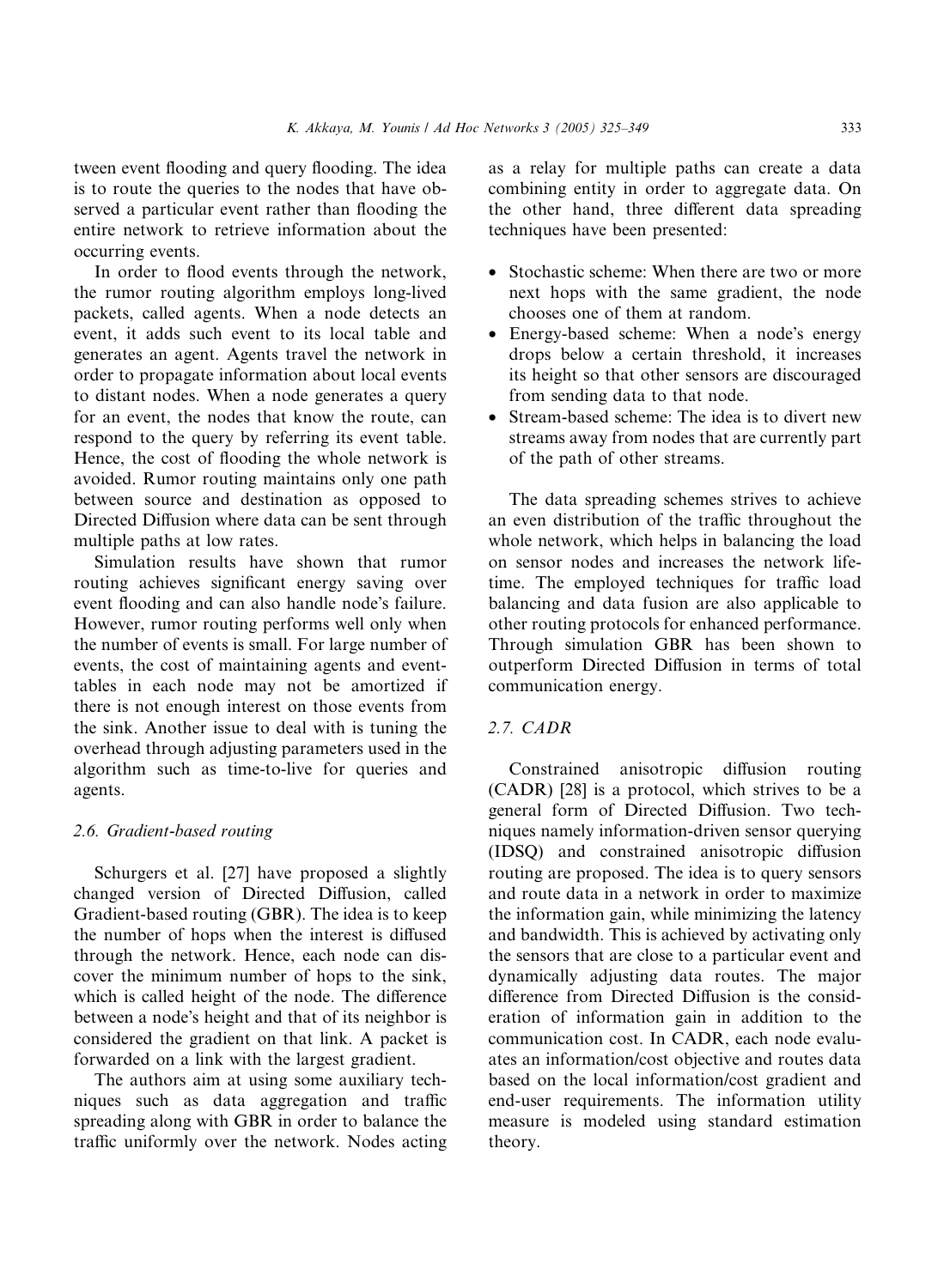IDSQ is based on a protocol in which the querying node can determine which node can provide the most useful information while balancing the energy cost. While IDSQ provides a way of selecting the optimal order of sensors for maximum incremental information gain, it does not specifically define how the query and the information are routed between sensors and the sink. Therefore, IDSQ can be seen as a complementary optimization procedure.

Since CADR diffuses queries by using a set of information criteria to select which sensors to get the data, simulation results confirmed that it is more energy efficient than Directed Diffusion where queries are diffused in an isotropic fashion, reaching nearest neighbors first.

# 2.8. COUGAR

A data-centric protocol that views the network as a huge distributed database system is proposed in [24]. The main idea is to use declarative queries in order to abstract query processing from the network layer functions such as selection of relevant sensors etc. and utilize in-network data aggregation to save energy. The abstraction is supported through a new query layer between the network and application layers.

COUGAR proposes an architecture for the sensor database system where sensor nodes select a leader node to perform aggregation and transmit the data to the gateway (sink). The architecture is depicted in Fig. 5, which is redrawn from [24]. The gateway is responsible for generating a query plan, which specifies the necessary information about the data flow and in-network computation for the incoming query and send it to the relevant nodes. The query plan also describes how to select a leader for the query. The architecture provides innetwork computation ability for all the sensor nodes. Such ability ensures energy-efficiency especially when the number of sensors generating and sending data to the leader is huge.

Although COUGAR provides a network-layer independent solution for querying the sensors, it has some drawbacks: First of all, introducing additional query layer on each sensor node will bring extra overhead to sensor nodes in terms of



Fig. 5. Query plan at a leader node: the leader node gets all the readings, calculates the average and if it is greater than a threshold sends it to the gateway (sink).

energy consumption and storage. Second, in-network data computation from several nodes will require synchronization, i.e. a relaying node should wait every packet from each incoming source, before sending the data to the leader node. Third, the leader nodes should be dynamically maintained to prevent them from failure.

## 2.9. ACQUIRE

A fairly new data-centric mechanism for querying sensor networks is ACtive QUery forwarding In sensoR nEtworks (ACQUIRE) [30]. As in [24], the approach views the sensor network as a distributed database and is well-suited for complex queries which consist of several sub queries. The querying mechanism works as follows: the query is forwarded by the sink and each node receiving the query, tries to respond partially by using its precached information and forward it to another sensor. If the pre-cached information is not up-todate, the nodes gather information from its neighbors within a look-ahead of d hops. Once the query is being resolved completely, it is sent back through either the reverse or shortest-path to the sink.

One of the main motivations for proposing ACQUIRE is to deal with one-shot, complex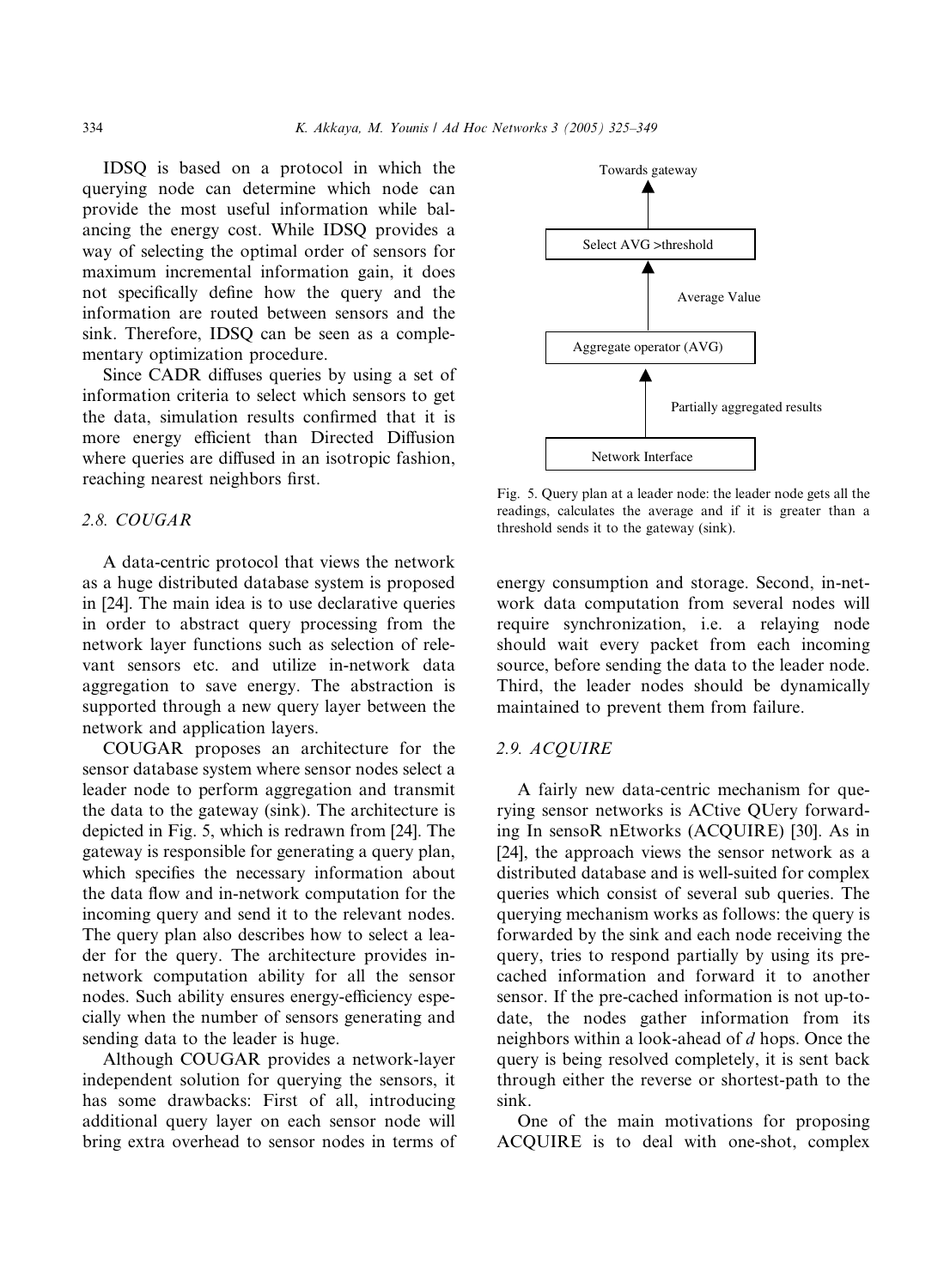queries for data where a response can be provided by many nodes. Since, the data-centric approaches such as Directed Diffusion uses flooding-based query mechanism for continuous and aggregate queries; it would not make sense to use the same mechanism for one-shot complex queries due to energy considerations. ACQUIRE mechanism provides efficient querying by adjusting the value of parameter  $d$ . Note that if  $d$  is equal to network size, then the protocol behaves similar to flooding. On the other hand, the query has to travel more hops if  $d$  is too small.

A mathematical modeling has been derived for the energy cost of the ACQUIRE approach and been compared to both flooding and ring search, i.e. gradual increase in number of hops. An optimal value of parameter  $d$  is calculated for a grid of sensors where each node has four immediate neighbors. However, there is no validation of results through simulation and the reception costs have not taken into account during calculations.

The problem of selecting the next node for forwarding the query, which ACQUIRE addresses, has been studied in CADR [28] and rumor routing [26]. In CADR, as described earlier, the querying nodes uses IDSQ mechanism to determine which node can provide most useful information by using estimation theory. Rumor routing [26] tries to forward query to a node, which knows the path to the searched event. Since the nodes become aware of events through the event agents, the heuristic for defining the route of an event agent highly affects the performance of next hop selection. In ACQUIRE, the next node to forward the query is either picked randomly or the selection is based on maximum potential of query satisfaction [30].

## 3. Hierarchical protocols

Similar to other communication networks, scalability is one of the major design attributes of sensor networks. A single-tier network can cause the gateway to overload with the increase in sensors density. Such overload might cause latency in communication and inadequate tracking of events. In addition, the single-gateway architecture is not

scalable for a larger set of sensors covering a wider area of interest since the sensors are typically not capable of long-haul communication. To allow the system to cope with additional load and to be able to cover a large area of interest without degrading the service, networking clustering has been pursued in some routing approaches.

The main aim of hierarchical routing is to efficiently maintain the energy consumption of sensor nodes by involving them in multi-hop communication within a particular cluster and by performing data aggregation and fusion in order to decrease the number of transmitted messages to the sink. Cluster formation is typically based on the energy reserve of sensors and sensor's proximity to the cluster head [33,34]. LEACH [14] is one of the first hierarchical routing approaches for sensors networks. The idea proposed in LEACH has been an inspiration for many hierarchical routing protocols [16,20,21,35], although some protocols have been independently developed [11,15]. We explore hierarchical routing protocols in this section.

## 3.1. LEACH

Low-energy adaptive clustering hierarchy (LEACH) [14] is one of the most popular hierarchical routing algorithms for sensor networks. The idea is to form clusters of the sensor nodes based on the received signal strength and use local cluster heads as routers to the sink. This will save energy since the transmissions will only be done by such cluster heads rather than all sensor nodes. Optimal number of cluster heads is estimated to be 5% of the total number of nodes.

All the data processing such as data fusion and aggregation are local to the cluster. Cluster heads change randomly over time in order to balance the energy dissipation of nodes. This decision is made by the node choosing a random number between 0 and 1. The node becomes a cluster head for the current round if the number is less than the following threshold:

$$
T(n) = \begin{cases} \frac{p}{1 - p * (r \mod 1/p)} & \text{if } n \in G, \\ 0 & \text{otherwise,} \end{cases}
$$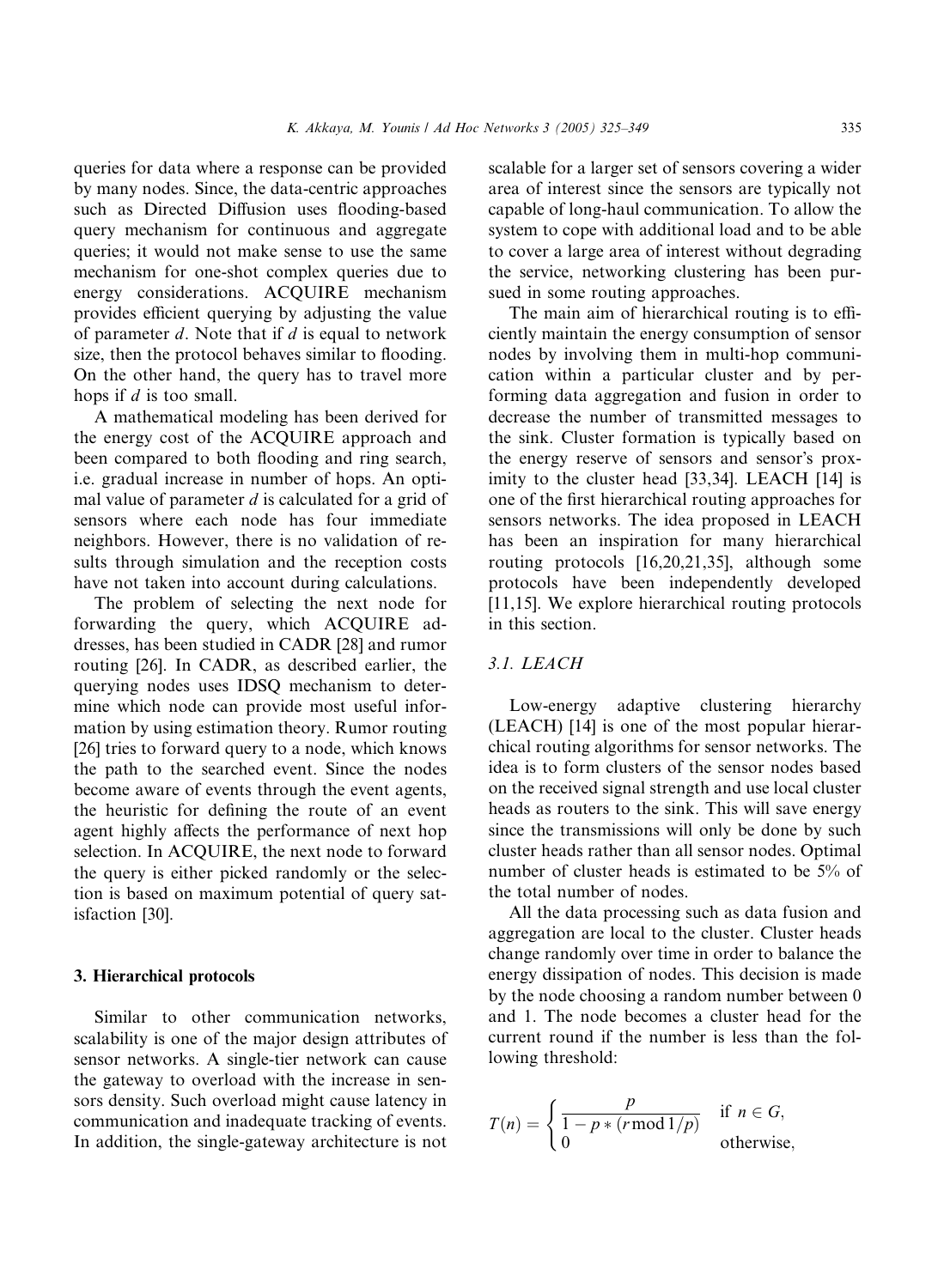where  $p$  is the desired percentage of cluster heads (e.g. 0.05),  $r$  is the current round, and  $G$  is the set of nodes that have not been cluster heads in the last  $1/p$  rounds.

LEACH achieves over a factor of 7 reduction in energy dissipation compared to direct communication and a factor of 4–8 compared to the minimum transmission energy routing protocol. The nodes die randomly and dynamic clustering increases lifetime of the system. LEACH is completely distributed and requires no global knowledge of network. However, LEACH uses single-hop routing where each node can transmit directly to the cluster-head and the sink. Therefore, it is not applicable to networks deployed in large regions. Furthermore, the idea of dynamic clustering brings extra overhead, e.g. head changes, advertisements etc., which may diminish the gain in energy consumption.

# 3.2. PEGASIS and Hierarchical-PEGASIS

Power-efficient GAthering in Sensor Information Systems (PEGASIS) [20] is an improvement of the LEACH protocol. Rather than forming multiple clusters, PEGASIS forms chains from sensor nodes so that each node transmits and receives from a neighbor and only one node is selected from that chain to transmit to the base station (sink). Gathered data moves from node to node, aggregated and eventually sent to the base station. The chain construction is performed in a greedy way. As shown in Fig. 6 node c0 passes its data to node c1. Node c1 aggregates node c0's data with its own and then transmits to the leader. After node c2 passes the token to node c4, node c4 transmits its data to node c3. Node c3 aggregates node c4's data with its own and then transmits to the leader. Node c2 waits to receive data from both neighbors and then aggregates its data with its neighbors' data. Finally, node c2 transmits one message to the base station.

> $c0 \rightarrow c1 \rightarrow c2 \rightarrow c3 \rightarrow c4$ ╈ Base Station

Fig. 6. Chaining in PEGASIS.

The difference from LEACH is to use multi-hop routing by forming chains and selecting only one node to transmit to the base station instead of using multiple nodes. PEGASIS has been shown to outperform LEACH by about 100–300% for different network sizes and topologies. Such performance gain is achieved through the elimination of the overhead caused by dynamic cluster formation in LEACH and through decreasing the number of transmissions and reception by using data aggregation. However, PEGASIS introduces excessive delay for distant node on the chain. In addition the single leader can become a bottleneck.

Hierarchical-PEGASIS [21] is an extension to PEGASIS, which aims at decreasing the delay incurred for packets during transmission to the base station and proposes a solution to the data gathering problem by considering energy $\times$  delay metric. In order to reduce the delay in PEGASIS, simultaneous transmissions of data messages are pursued. To avoid collisions and possible signal interference among the sensors, two approaches have been investigated. The first approach incorporates signal coding, e.g. CDMA. In the second approach only spatially separated nodes are allowed to transmit at the same time.

The chain-based protocol with CDMA capable nodes, constructs a chain of nodes, that forms a tree like hierarchy, and each selected node in a particular level transmits data to the node in the upper level of the hierarchy. This method ensures data transmitting in parallel and reduces the delay significantly. Since the tree is balanced, the delay will be in  $O(\lg N)$  where N is the number of nodes. For instance, in Fig. 7 redrawn from [21], node c3



Fig. 7. Data gathering in a chain based binary scheme.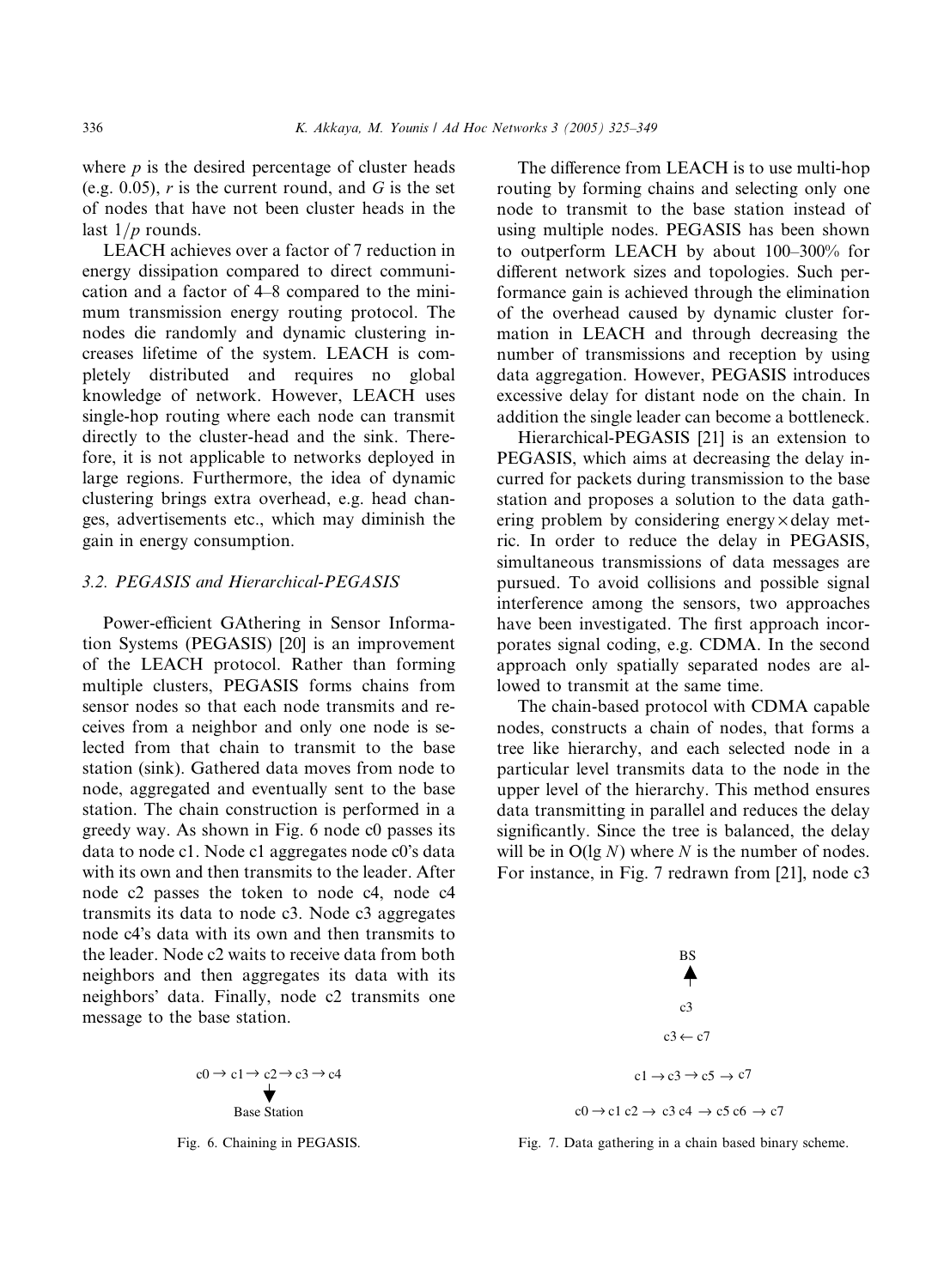is the designated leader for round 3. Since, node c3 is in position 3 (counting from 0) on the chain, all nodes in an even position will send to their right neighbor. Nodes that are receiving at each level rise to next level in the hierarchy. Now at the next level, node c3 is still in an odd position (1). Again all nodes in an even position will aggregate its data with its received data and send to their right. At the third level, node c3 is not in an odd position, so node c7 will aggregate its data and transmit to c3. Finally, node c3 will combine its current data with that received from c7 and transmit the message to the sink.

The non-CDMA based approach creates a three-level hierarchy of the nodes and interference effects is reduced by carefully scheduling simultaneous transmissions. Such chain-based protocol has been shown to perform better than the regular PEGASIS scheme by a factor of about 60.

Although the PEGASIS approaches avoid the clustering overhead of LEACH, they still require dynamic topology adjustment since sensor's energy is not tracked. For example, every sensor needs to be aware of the status of its neighbor so that it knows where to route that data. Such topology adjustment can introduce significant overhead especially for highly utilized networks.

# 3.3. TEEN and APTEEN

Threshold sensitive Energy Efficient sensor Network protocol (TEEN) [16] is a hierarchical protocol designed to be responsive to sudden changes in the sensed attributes such as temperature. Responsiveness is important for time-critical applications, in which the network operated in a reactive mode. TEEN pursues a hierarchical approach along with the use of a data-centric mechanism. The sensor network architecture is based on a hierarchical grouping where closer nodes form clusters and this process goes on the second level until base station (sink) is reached. The model is depicted in Fig. 8, which is redrawn from [16].

After the clusters are formed, the cluster head broadcasts two thresholds to the nodes. These are hard and soft thresholds for sensed attributes. Hard threshold is the minimum possible value of



Fig. 8. Hierarchical clustering in TEEN and APTEEN.

an attribute to trigger a sensor node to switch on its transmitter and transmit to the cluster head. Thus, the hard threshold allows the nodes to transmit only when the sensed attribute is in the range of interest, thus reducing the number of transmissions significantly. Once a node senses a value at or beyond the hard threshold, it transmits data only when the value of that attribute changes by an amount equal to or greater than the soft threshold. As a consequence, soft threshold will further reduce the number of transmissions if there is little or no change in the value of sensed attribute. One can adjust both hard and soft threshold values in order to control the number of packet transmissions. However, TEEN is not good for applications where periodic reports are needed since the user may not get any data at all if the thresholds are not reached.

The Adaptive Threshold sensitive Energy Efficient sensor Network protocol (APTEEN) [35] is an extension to TEEN and aims at both capturing periodic data collections and reacting to timecritical events. The architecture is same as in TEEN. When the base station forms the clusters, the cluster heads broadcast the attributes, the threshold values, and the transmission schedule to all nodes. Cluster heads also perform data aggregation in order to save energy. APTEEN supports three different query types: historical, to analyze past data values; one-time, to take a snapshot view of the network; and persistent to monitor an event for a period of time.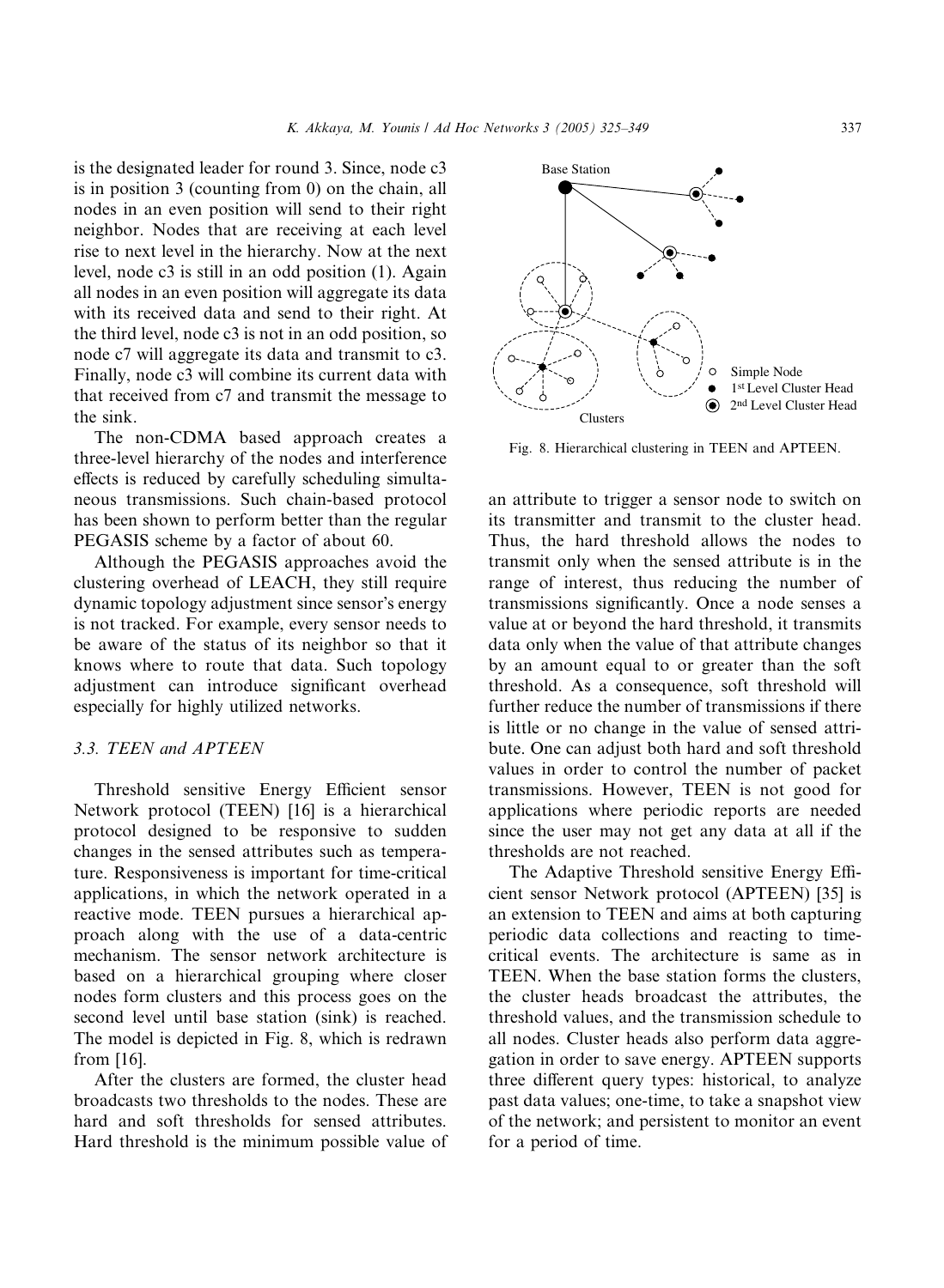Simulation of TEEN and APTEEN has shown them to outperform LEACH [14]. The experiments have demonstrated that APTEEN's performance is between LEACH and TEEN in terms of energy dissipation and network lifetime. TEEN gives the best performance since it decreases the number of transmissions. The main drawbacks of the two approaches are the overhead and complexity of forming clusters in multiple levels, implementing threshold-based functions and dealing with attribute-based naming of queries.

# 3.4. Energy-aware routing for cluster-based sensor networks

Younis et al. [15] have proposed a different hierarchical routing algorithm based on a threetier architecture. Sensors are grouped into clusters prior to network operation. The algorithm employs cluster heads, namely gateways, which are less energy constrained than sensors and assumed to know the location of sensor nodes. Gateways maintain the states of the sensors and sets up multi-hop routes for collecting sensors' data. A TDMA based MAC is used for nodes to send data to the gateway. The gateway informs each node about slots in which it should listen to other nodes transmission and slots, which the node can use for its own transmission. The command node (sink) communicates only with the gateways.

The sensor is assumed to be capable of operating in an active mode or a low-power stand-by mode. The sensing and processing circuits can be powered on and off. In addition both the radio transmitter and receiver can be independently turned on and off and the transmission power can be programmed based on the required range. The sensor nodes in a cluster can be in one of four main states: sensing only, relaying only, sensingrelaying, and inactive. In the sensing state, the node probes the environment and generates data at a constant rate. In the relaying state, the node does not sense the target but its communications circuitry is on to relay the data from other active nodes. When a node is both sensing and relaying messages from other nodes, it is considered in the sensing-relaying state. Otherwise, the node is con-



Fig. 9. A typical cluster in a sensor network.

sidered inactive and can turn off its sensing and communication circuitry.

Fig. 9, redrawn from [15], shows an example of the state of sensors and routes within a typical cluster for a target-tracking application. A cost function is defined between any two nodes in terms of energy consumption, delay optimization and other performance metrics. Using this cost function as the link cost, a least-cost path is found between sensor nodes and the gateway. The gateway will continuously monitor the available energy level at every sensor that is active in data processing, sensing, or in forwarding data packets, relaying. Rerouting is triggered by an applicationrelated event requiring different set of sensors to probe the environment or the depletion of the battery of an active node.

A variant of this routing approach has been proposed in [36]. The algorithm constrains the minimum transmission range in order to limit the delay. Simulation results have demonstrated that such approach consistently performs well with respect to both energy-based metrics, e.g. network lifetime, as well as contemporary metrics, e.g. throughput and end-to-end delay. The results also have indicated that combining the routing approach with the time-based medium arbitration can further increase the life of the network by an order of magnitude. However, such approach assumes simple propagation model, which might require the deployment of many gateways to ensure high sensor coverage. The approach is further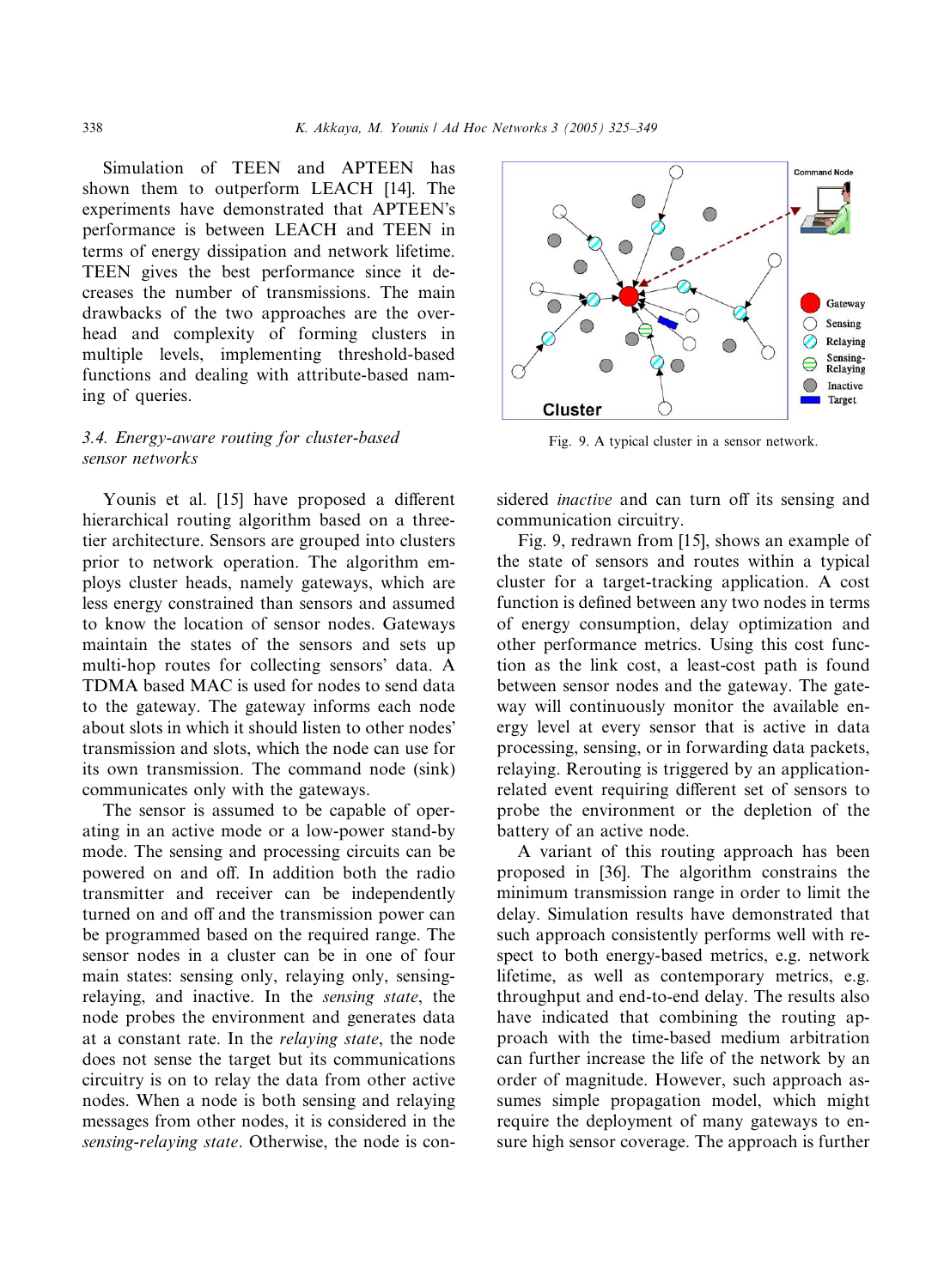extended in [37] to overcome ambiguity in signal propagation by introducing an additional tier to the network. Basically nodes that are not reachable are assigned an agent sensor to convey commands from the gateway and pass nodes status back to the gateway.

# 3.5. Self-organizing protocol

Subramanian and Katz [11] not only describe a self-organizing protocol but develop taxonomy of sensor applications as well. Based on such taxonomy, they have proposed architectural and infrastructural components necessary for building sensor applications. The architecture supports heterogeneous sensors that can be mobile or stationary. Some sensors, which can be either stationary or mobile, probe the environment and forward the data to designated set of nodes that act as routers. Router nodes are stationary and form the backbone for communication. Collected data are forwarded through the routers to more powerful sink nodes. Each sensing node should be reachable to a router node in order to be part of the network.

A routing architecture that requires addressing of each sensor node has been proposed. Sensing nodes are identifiable through the address of the router node it is connected to. The routing architecture is hierarchical where groups of nodes are formed and merge when needed. In order to support fault tolerance, local Markov loops (LML) algorithm, which performs a random walk on spanning trees of a graph, is used in broadcasting. The algorithm for self-organizing the router nodes and creating the routing tables consists of four phases:

- Discovery phase: The nodes in the neighborhood of each sensor are discovered.
- Organization phase: Groups are formed and merged by forming a hierarchy. Each node is allocated an address based on its position in the hierarchy. Routing tables of size  $O(log N)$ are created for each node. Broadcast trees that span all the nodes are constructed.
- Maintenance phase: Updating of routing tables and energy levels of nodes is made in this phase.

Each node informs the neighbors about its routing table and energy level. LML are used to maintain broadcast trees.

• Self-reorganization phase: In case of partition or node failures, group reorganizations are performed.

The proposed algorithm utilizes the router nodes to keep all the sensors connected by forming a dominating set. Such approach is similar to the idea of virtual grid used in GAF [38], which will be discussed later under location-based protocols. Both approaches achieve energy saving through utilization of a limited subset of nodes. Since sensor nodes can be addressed individually in the routing architecture, the proposed algorithm is suitable for applications such as parking-lot networks where communication to a particular node is required [11]. The major advantage of using the algorithm is the small cost of maintaining routing tables and keeping routing hierarchy being strictly balanced. Moreover, the energy consumed for broadcasting a message is less than that consumed in SPIN protocol [25] due to the broadcast trees utilized in the algorithm. Fault tolerance is also achieved by using LML in broadcast trees.

The disadvantage is in the organization phase of algorithm, which is not on-demand, therefore introducing extra overhead. Another possible problem is in case of hierarchy forming when there are many cuts in the network. This will be expensive since network-cuts increase the probability of applying reorganization phase.

#### 4. Location-based protocols

Most of the routing protocols for sensor networks require location information for sensor nodes. In most cases location information is needed in order to calculate the distance between two particular nodes so that energy consumption can be estimated. Since, there is no addressing scheme for sensor networks like IP-addresses and they are spatially deployed on a region, location information can be utilized in routing data in an energy efficient way. For instance, if the region to be sensed is known, using the location of sensors, the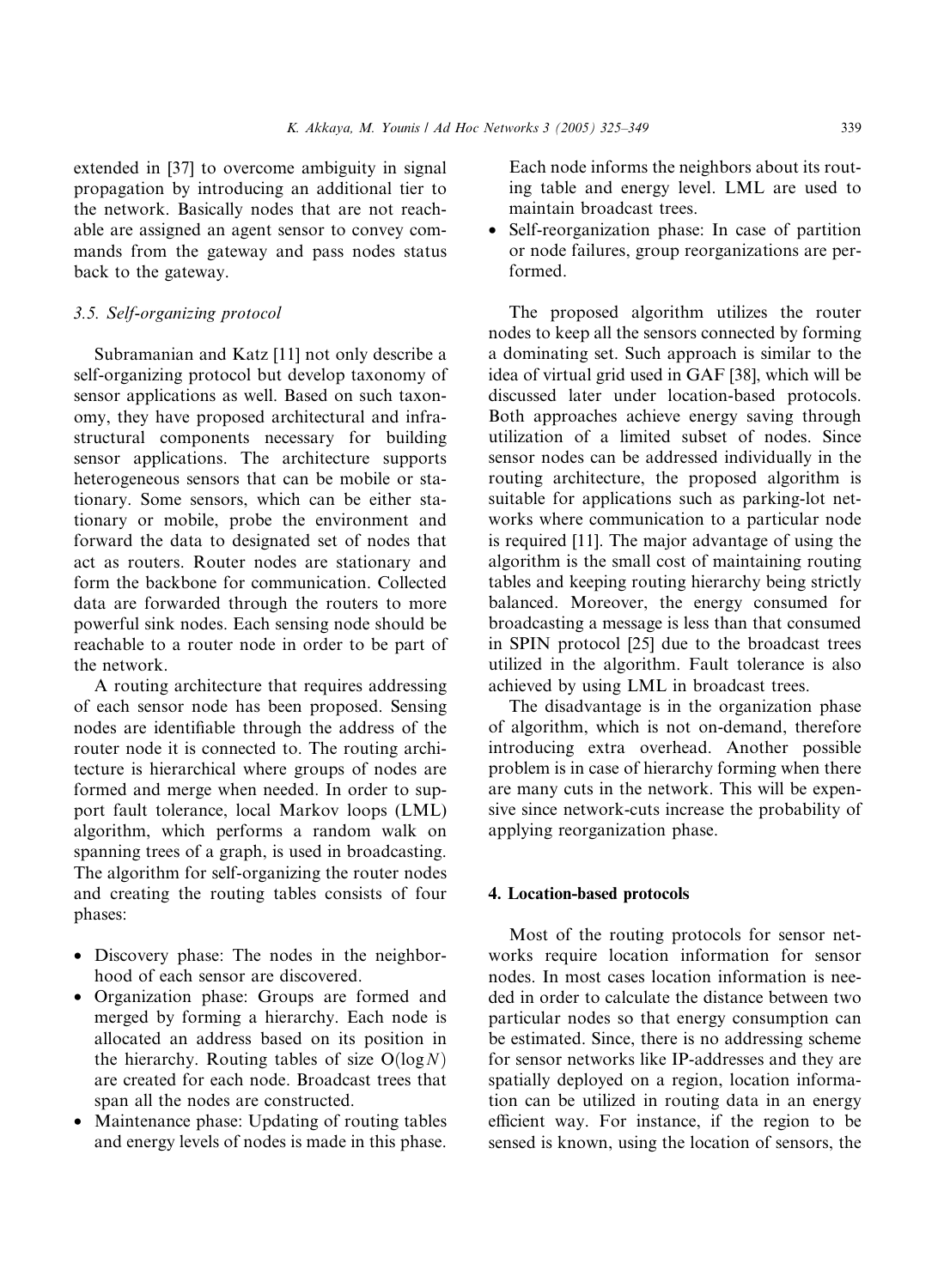query can be diffused only to that particular region which will eliminate the number of transmission significantly. Some of the protocols discussed here are designed primarily for mobile ad hoc networks and consider the mobility of nodes during the design [38–40]. However, they are also well applicable to sensor networks where there is less or no mobility.

It is worth noting that there are other locationbased protocols designed for wireless ad hoc networks, such as Cartesian and trajectory-based routing [41,42]. However, many of these protocols are not applicable to sensor networks since they are not energy aware. In order to stay with the theme of the survey, we limit the scope of coverage to only energy-aware location-based protocols.

# 4.1. MECN and SMECN

Minimum energy communication network (MECN) [39] sets up and maintains a minimum energy network for wireless networks by utilizing low power GPS. Although, the protocol assumes a mobile network, it is best applicable to sensor networks, which are not mobile. A minimum power topology for stationary nodes including a master node is found. MECN assumes a mastersite as the information sink, which is always the case for sensor networks.

MECN identifies a relay region for every node. The relay region consists of nodes in a surrounding area where transmitting through those nodes is more energy efficient than direct transmission. The relay region for node pair  $(i, r)$  is depicted in Fig. 10, redrawn from [39]. The enclosure of a node  $i$  is then created by taking the union of all relay regions that node i can reach. The main idea of MECN is to find a sub-network, which will have less number of nodes and require less power for transmission between any two particular nodes. In this way, global minimum power paths are found without considering all the nodes in the network. This is performed using a localized search for each node considering its relay region. The protocol has two phases:

1. It takes the positions of a two-dimensional plane and constructs a sparse graph (enclosure



Fig. 10. Relay region of transmit-relay node pair  $(i, r)$  in MECN.

graph), which consists of all the enclosures of each transmit node in the graph. This construction requires local computations in the nodes. The enclose graph contains globally optimal links in terms of energy consumption.

2. Finds optimal links on the enclosure graph. It uses distributed Belmann–Ford shortest path algorithm with power consumption as the cost metric. In case of mobility the position coordinates are updated using GPS.

MECN is self-reconfiguring and thus can dynamically adapt to node's failure or the deployment of new sensors. Between two successive wake-ups of the nodes, each node can execute the first phase of the algorithm and the minimum cost links are updated by considering leaving or newly joining nodes.

The small minimum energy communication network (SMECN) [40] is an extension to MECN. In MECN, it is assumed that every node can transmit to every other node, which is not possible every time. In SMECN possible obstacles between any pair of nodes are considered. However, the network is still assumed to be fully connected as in the case of MECN. The sub-network constructed by SMECN for minimum energy relaying is provably smaller (in terms of number of edges) than the one constructed in MECN if broadcasts are able to reach to all nodes in a circular region around the broadcaster. As a result, the number of hops for transmissions will decrease. Simulation results show that SMECN uses less energy than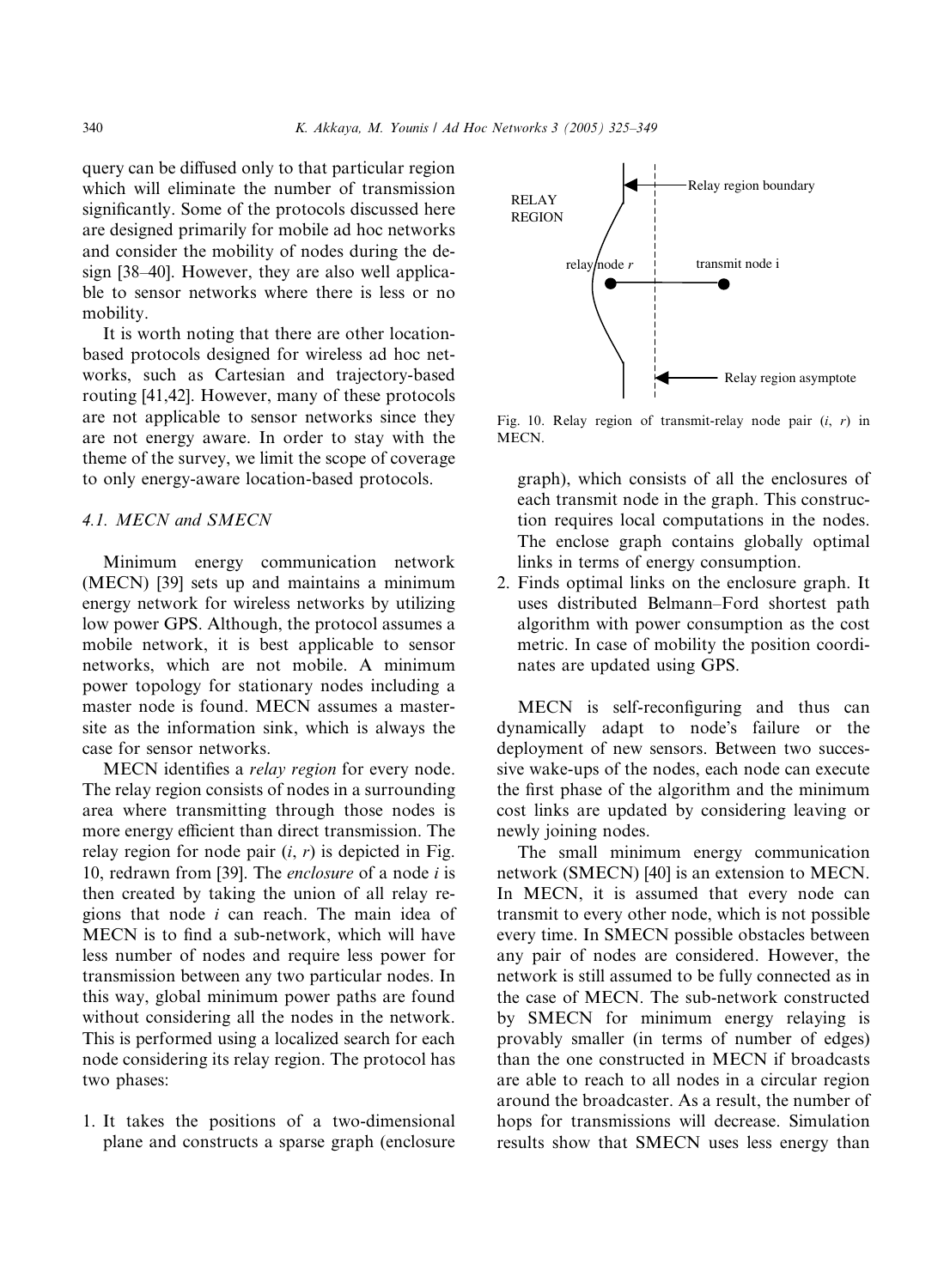MECN and maintenance cost of the links is less. However, finding a sub-network with smaller number of edges introduces more overhead in the algorithm.

# 4.2. GAF

Geographic adaptive fidelity (GAF) [38] is an energy-aware location-based routing algorithm designed primarily for mobile ad hoc networks, but may be applicable to sensor networks as well. GAF conserves energy by turning off unnecessary nodes in the network without affecting the level of routing fidelity. It forms a virtual grid for the covered area. Each node uses its GPS-indicated location to associate itself with a point in the virtual grid. Nodes associated with the same point on the grid are considered equivalent in terms of the cost of packet routing. Such equivalence is exploited in keeping some nodes located in a particular grid area in sleeping state in order to save energy. Thus, GAF can substantially increase the network lifetime as the number of nodes increases. A sample situation is depicted in Fig. 11, which is redrawn from [38]. In this figure, node 1 can reach any of 2, 3 and 4 and nodes 2, 3, and 4 can reach 5. Therefore nodes 2, 3 and 4 are equivalent and two of them can sleep.

Nodes change states from sleeping to active in turn so that the load is balanced. There are three states defined in GAF. These states are discovery, for determining the neighbors in the grid, active reflecting participation in routing and *sleep* when the radio is turned off. The state transitions in GAF are depicted in Fig. 12. Which node will



Fig. 11. Example of virtual grid in GAF.



Fig. 12. State transitions in GAF.

sleep for how long is application dependent and the related parameters are tuned accordingly during the routing process. In order to handle the mobility, each node in the grid estimates its leaving time of grid and sends this to its neighbors. The sleeping neighbors adjust their sleeping time accordingly in order to keep the routing fidelity. Before the leaving time of the active node expires, sleeping nodes wake up and one of them becomes active. GAF is implemented both for non-mobility (GAF-basic) and mobility (GAF-mobility adaptation) of nodes.

GAF strives to keep the network connected as in [11,39], by keeping a representative node always in active mode for each region on its virtual grid. While such connectivity is ensured by self-organizing the router sensors in [11], MECN maintains an enclosure graph of the network by dynamically changing the transmitting range assignment of the nodes [39]. Simulation results show that GAF performs at least as well as a normal ad hoc routing protocol in terms of latency and packet loss and increases the lifetime of the network by saving energy. Although GAF is a location-based protocol, it may also be considered as a hierarchical protocol, where the clusters are based on geographic location. For each particular grid area, a representative node acts as the leader to transmit the data to other nodes. The leader node however, does not do any aggregation or fusion as in the case of other hierarchical protocols discussed in this paper.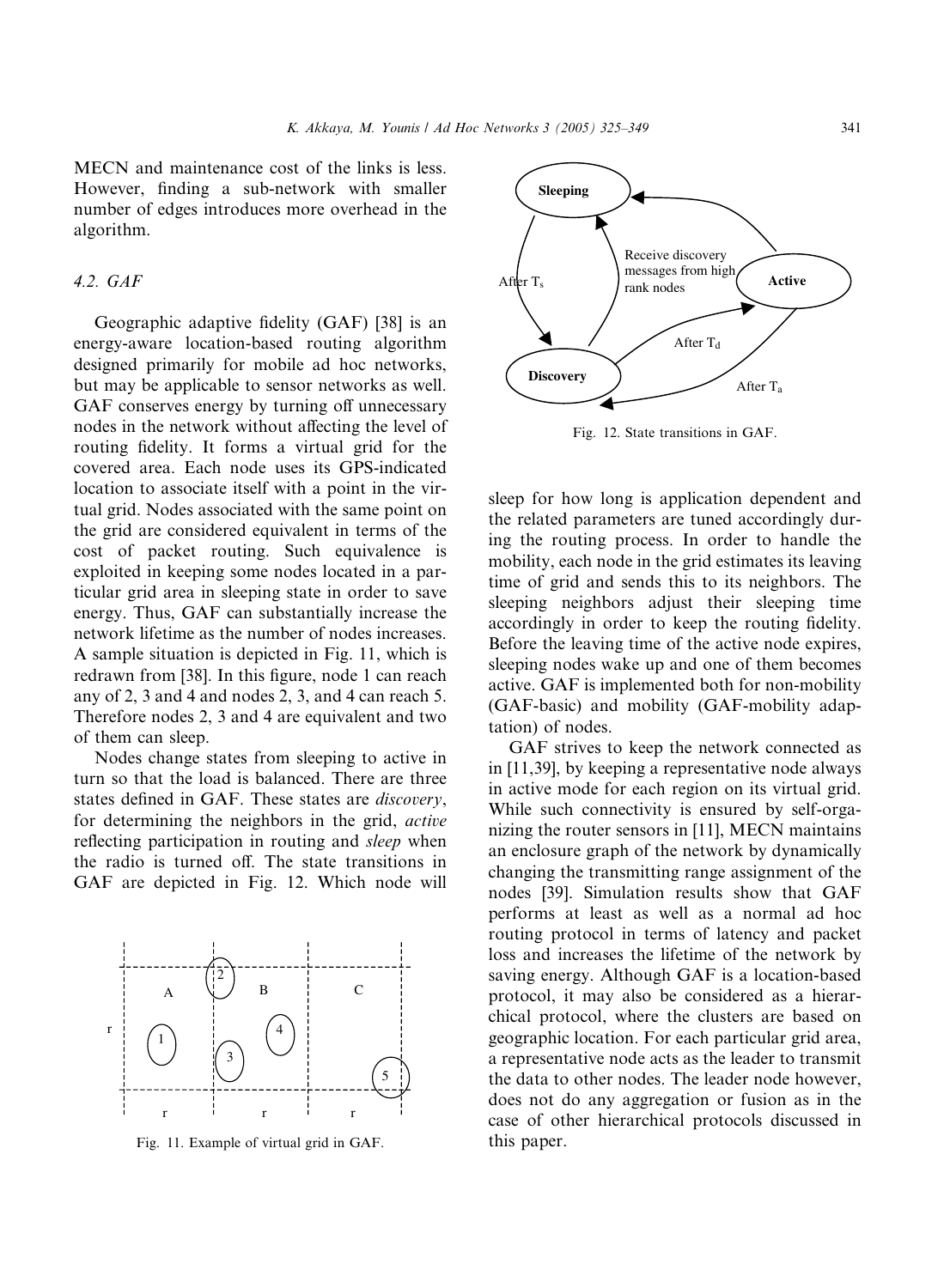# 4.3. GEAR

Yu et al. [43] have suggested the use of geographic information while disseminating queries to appropriate regions since data queries often includes geographic attributes. The protocol, namely geographic and energy-aware routing (GEAR), uses energy aware and geographically informed neighbor selection heuristics to route a packet towards the target region. The idea is to restrict the number of interests in Directed Diffusion by only considering a certain region rather than sending the interests to the whole network. GEAR compliments Directed Diffusion in this way and thus conserves more energy.

In GEAR, each node keeps an estimated cost and a learning cost of reaching the destination through its neighbors. The estimated cost is a combination of residual energy and distance to destination. The learned cost is a refinement of the estimated cost that accounts for routing around holes in the network. A hole occurs when a node does not have any closer neighbor to the target region than itself. If there are no holes, the estimated cost is equal to the learned cost. The learned cost is propagated one hop back every time a packet reaches the destination so that route setup for next packet will be adjusted. There are two phases in the algorithm:

- 1. Forwarding packets towards the target region: Upon receiving a packet, a node checks its neighbors to see if there is one neighbor, which is closer to the target region than itself. If there is more than one, the nearest neighbor to the target region is selected as the next hop. If they are all further than the node itself, this means there is a hole. In this case, one of the neighbors is picked to forward the packet based on the learning cost function. This choice can then be updated according to the convergence of the learned cost during the delivery of packets.
- 2. Forwarding the packets within the region: If the packet has reached the region, it can be diffused in that region by either recursive geographic forwarding or restricted flooding. Restricted flooding is good when the sensors are not densely deployed. In high-density networks, recur-



Fig. 13. Recursive geographic forwarding in GEAR.

sive geographic flooding is more energy efficient than restricted flooding. In that case, the region is divided into four sub regions and four copies of the packet are created. This splitting and forwarding process continues until the regions with only one node are left. An example is depicted in Fig. 13, which is redrawn from [43].

GEAR is compared to a similar non-energyaware routing protocol GPSR [44], which is one of the earlier works in geographic routing that uses planar graphs to solve the problem of holes. In case of GPSR, the packets follow the perimeter of the planar graph to find their route. Although GPSR decrease the number of states a node should keep, it has been designed for general mobile ad hoc networks and requires a location service to map locations and node identifiers. GEAR not only reduces energy consumption for the route setup, but also performs better than GPSR in terms of packet delivery. The simulation results show that for an uneven traffic distribution, GEAR delivers 70–80% more packets than (GPSR) For uniform traffic pairs GEAR delivers 25–35% more packets than GPSR.

## 5. Network flow and QoS-aware protocols

Although most of the routing protocols proposed for sensor networks fit our classification, some pursue somewhat different approach such as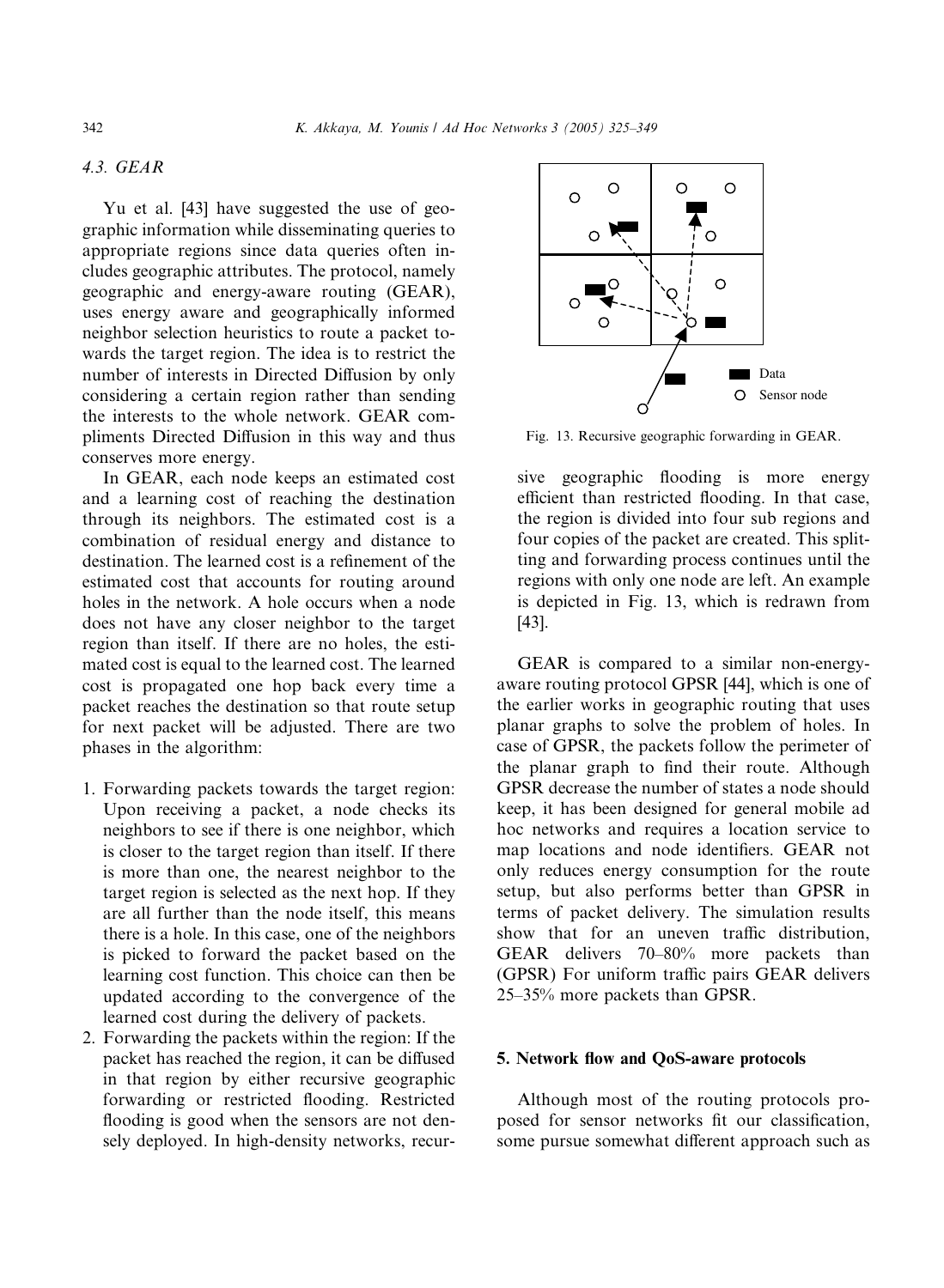network flow and QoS. In some approaches, route setup is modeled and solved as a network flow problem. QoS-aware protocols consider end-toend delay requirements while setting up the paths in the sensor network. We discuss sample of these protocols in this section.

#### 5.1. Maximum lifetime energy routing

Chang and Tassiulas [45] presents an interesting solution to the problem of routing in sensor networks based on a network flow approach. The main objective of the approach is to maximize the network lifetime by carefully defining link cost as a function of node remaining energy and the required transmission energy using that link. Finding traffic distribution is a possible solution to the routing problem in sensor networks and based on that, comes the name ''maximum lifetime energy routing''. The solution to this problem maximizes the feasible time the network lasts. In order to find out the best link metric for the stated maximization problem, two maximum residual energy path algorithms are presented and simulated. The two algorithms differ in their definition of link costs and the incorporation of nodes' residual energy. Rather than using  $e_{ij}$ , the energy consumed when a packet is transmitted over link i*–*j, the following link costs are used:

$$
c_{ij} = \frac{1}{\underline{E}_i - e_{ij}} \quad \text{and} \quad c_{ij} = \frac{e_{ij}}{\underline{E}_i}
$$

where  $\underline{E}_i$  is the residual energy at node *i*.

By using Bellman–Ford shortest path algorithm for the above link costs, the least cost paths to the destination (gateway) are found. The least cost path obtained is the path whose residual energy is largest among all the paths. The algorithms utilizing these link costs are compared to Minimum transmitted energy (MTE) algorithm, which considers  $e_{ii}$  as the link cost. Simulation results show that the proposed maximum residual energy path approach has better average lifetime than MTE for both link cost models. This is due to the absolute residual energy metric that MTE uses. The newly proposed metrics are concerned with relative residual energy that reflect the forecasted energy consumption rate.

## 5.2. Maximum lifetime data gathering

Kalpakis et al. [46] models the data routes setup in sensor networks as the maximum lifetime datagathering problem and presents a polynomial time algorithm. The lifetime " $T$ " of the system is defined as the number of rounds or periodic data readings from sensors until the first sensor dies. The data-gathering schedule specifies for each round how to get and route data to the sink. A schedule has one tree for each round, which is directed from the sink and spans all the nodes in the system. The system lifetime depends on the duration for which the schedule remains valid. The aim is to maximize the lifetime of the schedule. An algorithm called maximum lifetime data aggregation (MLDA) is proposed. The algorithm considers data aggregation while setting up maximum lifetime routes. In this case, if a schedule ''S'' with " $T$ " rounds is considered, it induces a flow network G. The flow network with maximum lifetime subject to the energy constraints of sensor nodes is called an optimal admissible flow network. Then, a schedule is constructed by using this admissible flow network. The paper presents an algorithm for generating such schedule.

A variant of the problem is also considered for the applications where data aggregation is not possible, i.e. steams from video sensors. In this case, the scenario is called maximum lifetime data routing (MLDR) and is modeled as a network flow problem with energy constraints on sensors. A solution with integer programming is presented.

Both MLDR and MLDA are implemented and compared to hierarchical-PEGASIS [21] in terms of system lifetime. The results show that both of them perform significantly better than hierarchical-PEGASIS. However, in MLDA the delay for a data packet is slightly greater than hierarchical-PEGASIS. While MLDA is performing better than the other protocols in terms of system lifetime, the algorithm is computationally expensive for very large sensor networks. Therefore, the authors propose another solution (CMLDA)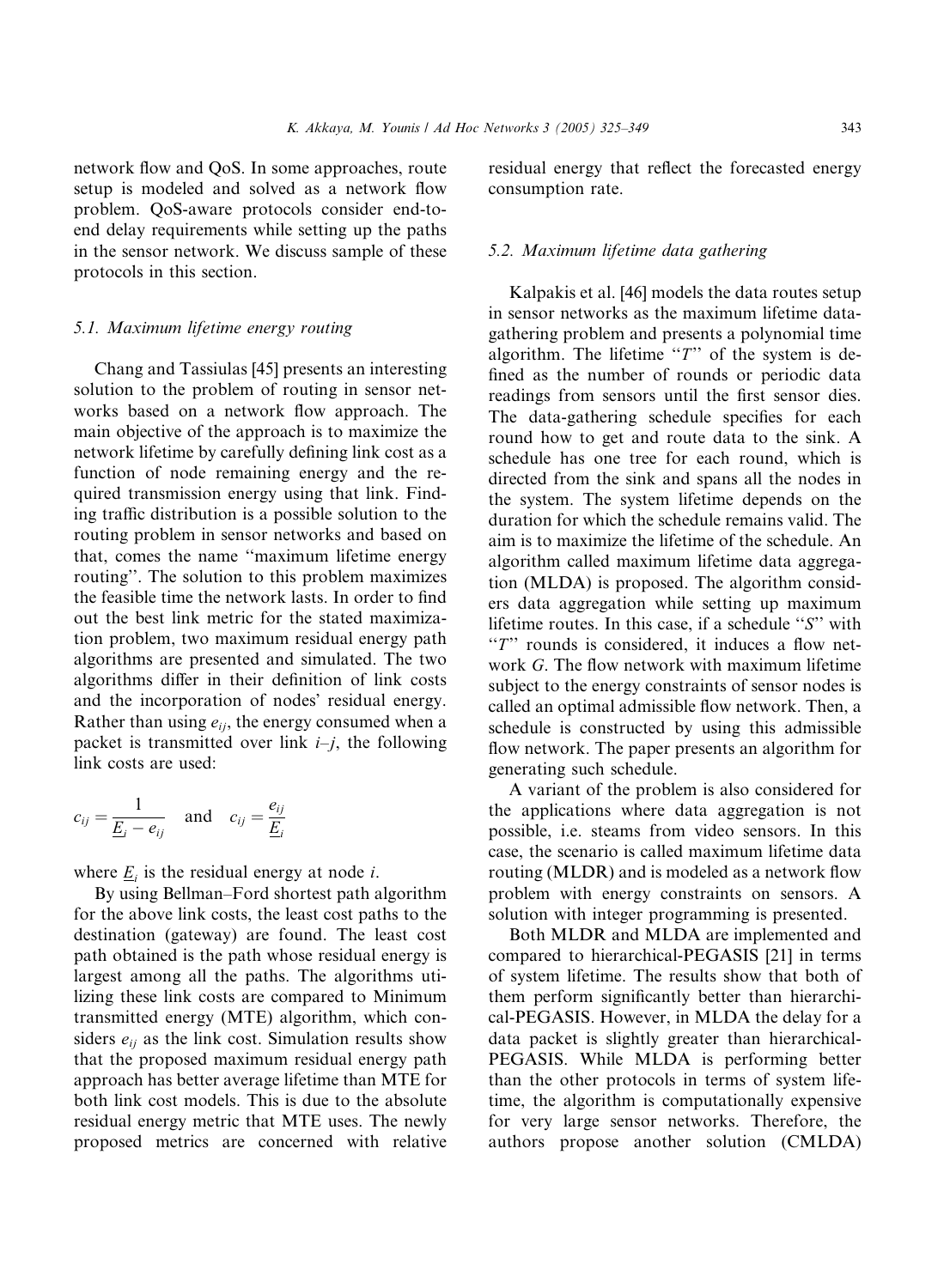based on clustering to ensure scalability of the algorithm in [47].

## 5.3. Minimum cost forwarding

Minimum cost forwarding protocol [48] aims at finding the minimum cost path in a large sensor network, which will also be simple and scalable. The protocol is not really flow-based, however since data flows over the minimum cost path and the resources on the nodes are updated after each flow, we have included it in this section.

The cost function for the protocol captures the effect of delay, throughput and energy consumption from any node to the sink. There are two phases in the protocol. First phase is a setup phase for setting the cost value in all nodes. It starts from the sink and diffuses through the network. Every node adjusts its cost value by adding the cost of the node it received the message from and the cost of the link. Such cost adjustment is not done through flooding. Instead, a back-off based algorithm is used in order to limit the number of messages exchanged. The forwarding of message is deferred for a preset duration to allow the message with a minimum cost to arrive. Hence, the algorithm finds optimal cost of all nodes to the sink by using only one message at each node. Once these cost fields are set, there will be no need to keep next hop states for the nodes. This will ensure scalability.

In the second phase, the source broadcasts the data to its neighbors. The nodes receiving the broadcast message, adds its transmission cost (to sink) to the cost of the packet. Then the node checks the remaining cost in the packet. If the remaining cost of the packet is not sufficient to reach the sink, the packet is dropped. Otherwise the node forwards the packet to its neighbors. The protocol does not require any addresses and forwarding paths. Simulation results show that the cost values for each node obtained by the proposed protocol is same as flooding. As a consequence, optimal forwarding is achieved with minimum number of advertisement messages. The average number of advertisement messages in flooding could be reduced by a factor of 50 using the back off based algorithm with a proper setting of the back off timer.

## 5.4. SAR

Sequential assignment routing (SAR) is the first protocol for sensor networks that includes the notion of QoS in its routing decisions [1,2]. It is a table-driven multi-path approach striving to achieve energy efficiency and fault tolerance. The SAR protocol creates trees rooted at one-hop neighbors of the sink by taking QoS metric, energy resource on each path and priority level of each packet into consideration. By using created trees, multiple paths from sink to sensors are formed. One of these paths is selected according to the energy resources and QoS on the path. Failure recovery is done by enforcing routing table consistency between upstream and downstream nodes on each path. Any local failure causes an automatic path restoration procedure locally. Simulation results show that SAR offers less power consumption than the minimum-energy metric algorithm, which focuses only the energy consumption of each packet without considering its priority. SAR maintains multiple paths from nodes to sink. Although, this ensures fault-tolerance and easy recovery, the protocol suffers from the overhead of maintaining the tables and states at each sensor node especially when the number of nodes is huge.

# 5.5. Energy-aware QoS routing protocol

A fairly new QoS aware protocol for sensor networks is proposed by Akkaya and Younis [22]. Real-time traffic is generated by imaging sensors. The proposed protocol extends the routing approach in [15] and finds a least cost and energy efficient path that meets certain end-to-end delay during the connection. The link cost used is a function that captures the nodes' energy reserve, transmission energy, error rate and other communication parameters.

In order to support both best effort and realtime traffic at the same time, a class-based queuing model is employed. The queuing model allows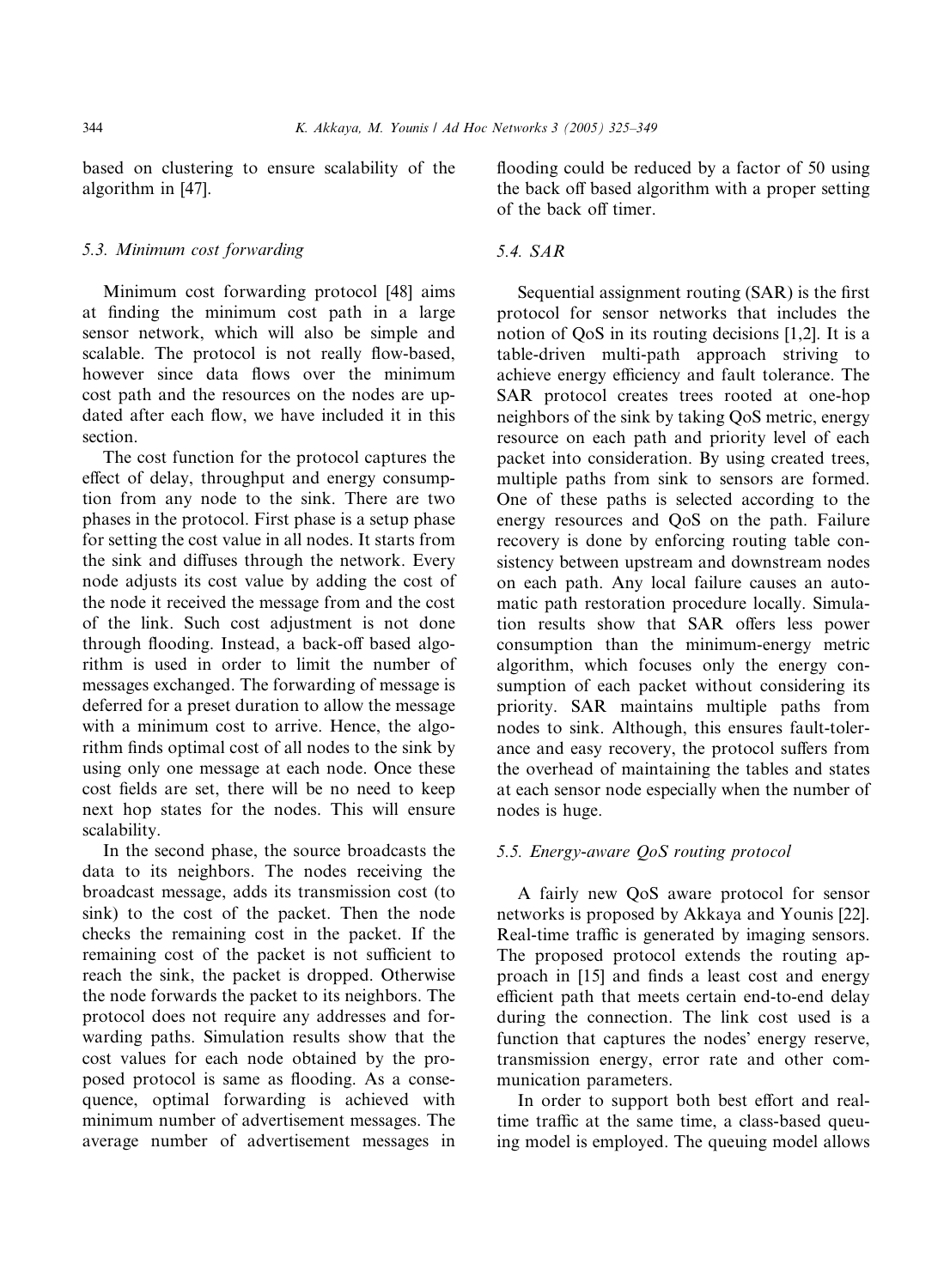

Fig. 14. Queuing model in a particular sensor node.

service sharing for real-time and non-real-time traffic. The bandwidth ratio  $r$ , is defined as an initial value set by the gateway and represents the amount of bandwidth to be dedicated both to the real-time and non-real-time traffic on a particular outgoing link in case of a congestion. As a consequence, the throughput for normal data does not diminish by properly adjusting such "r" value. The queuing model is depicted in Fig. 14, which is redrawn from [22]. The protocol finds a list of least cost paths by using an extended version of Dijkstra's algorithm and picks a path from that list which meets the end-to-end delay requirement.

Simulation results show that the proposed protocol consistently performs well with respect to QoS and energy metrics. However, the r-value is set initially same for all the nodes, which does not provide flexible adjusting of bandwidth sharing for different links. The protocol is extended in [49] by assigning a different r-value for each node in order to achieve a better utilization of the links.

## 5.6. SPEED

A QoS routing protocol for sensor networks that provides soft real-time end-to-end guarantees is described in [50]. The protocol requires each node to maintain information about its neighbors and uses geographic forwarding to find the paths. In addition, SPEED strive to ensure a certain speed for each packet in the network so that each application can estimate the end-to-end delay for the packets by dividing the distance to the sink by the speed of the packet before making the admission decision. Moreover, SPEED can provide congestion avoidance when the network is congested.

The routing module in SPEED is called stateless geographic non-deterministic forwarding (SNFG) and works with four other modules at the network layer, as shown in Fig. 15, redrawn from [50]. The beacon exchange mechanism collects information about the nodes and their location. Delay estimation at each node is basically made by calculating the elapsed time when an ACK is received from a neighbor as a response to a transmitted data packet. By looking at the delay values, SNGF selects the node, which meets the speed requirement. If such a node cannot be found, the relay ratio of the node is checked. The neighborhood feedback loop module is responsible for providing the relay ratio which is calculated by looking at the miss ratios of the neighbors of a node (the nodes which could not provide the desired speed) and is fed to the SNGF module. If the relay ratio is less than a randomly generated number between 0 and 1, the packet is dropped. And finally, the backpressurererouting module is used to prevent voids, when a node fails to find a next hop node, and to eliminate congestion by sending messages back to the source nodes so that they will pursue new routes.

When compared to dynamic source routing (DSR) [51] and ad hoc on-demand vector routing



Fig. 15. Routing components of SPEED.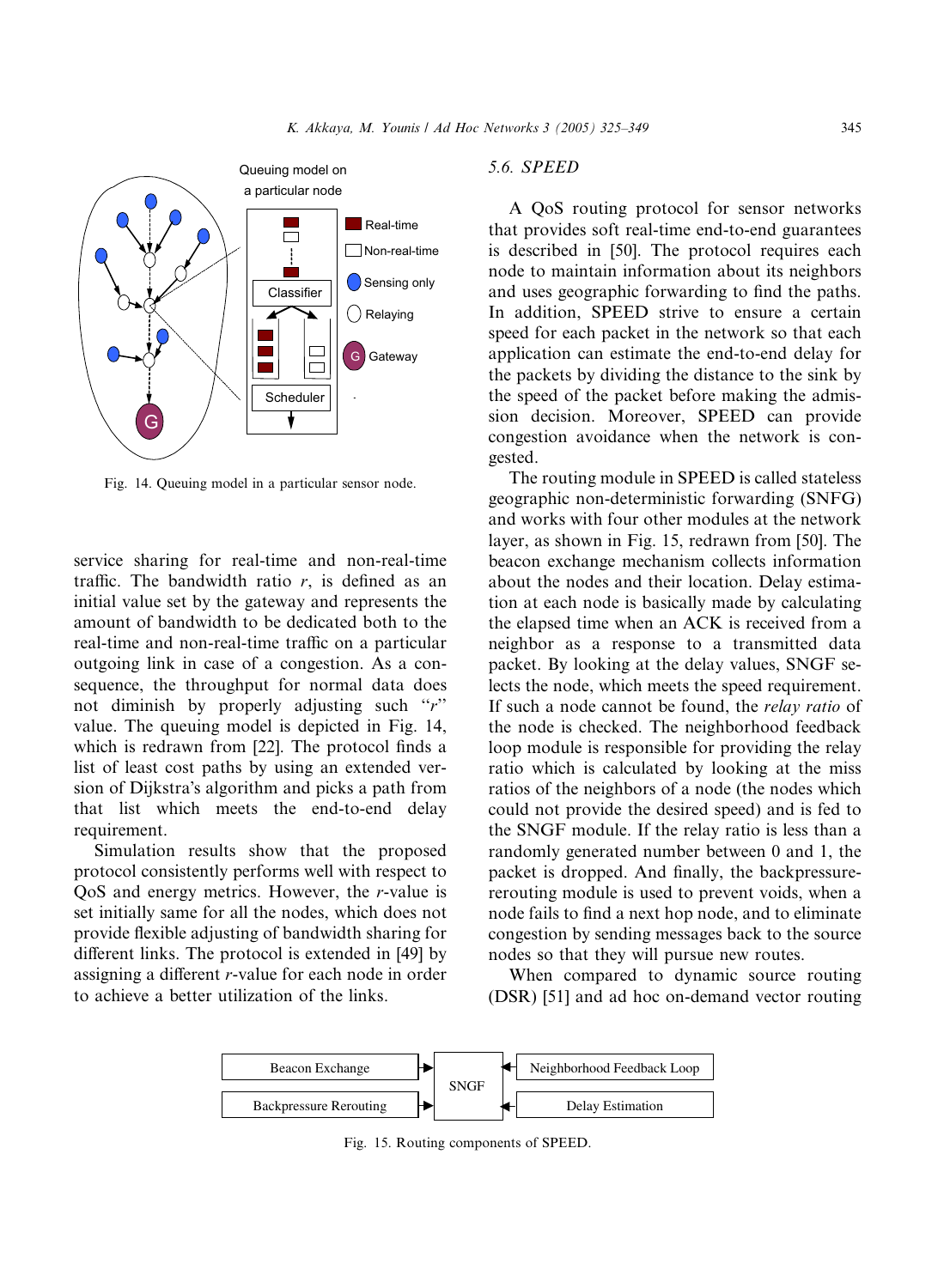(AODV) [52], SPEED performs better in terms of end-to-end delay and miss ratio. Moreover, the total transmission energy is less due to the simplicity of the routing algorithm, i.e. control packet overhead is less, and to the even traffic distribution. Such load balancing is achieved through the SNGF mechanism of dispersing packets into a large relay area [50]. As explained earlier, similar energy saving technique is used in GBR [27] by spreading traffic uniformly through the network. SPEED does not consider any further energy metric in its routing protocol. Therefore, for more realistic understanding of SPEED's energy consumption, there is a need for comparing it to a routing protocol, which is energy-aware.

## 6. Conclusion and open issues

Routing in sensor networks has attracted a lot of attention in the recent years and introduced unique challenges compared to traditional data routing in wired networks. In this paper, we have summarized recent research results on data routing

Table 1 Classification of routing protocols in sensor networks

in sensor networks and classified the approaches into three main categories, namely data-centric, hierarchical and location-based. Few other protocols followed the traditional network flow and QoS modeling methodology. However, we have also observed that there are some hybrid protocols that fit under more than one category as shown in Table 1. The table summarizes the classification of the protocols covered in this survey. We also included in the table whether the protocol is utilizing data aggregation or not, since it is an important consideration for routing protocols in terms of energy saving and traffic optimization.

Protocols, which name the data and query the nodes based on some attributes of the data are categorized as data-centric. Many of the researchers follow this paradigm in order to avoid the overhead of forming clusters, the use of specialized nodes etc. However, the naming schemes such as attribute-value pairs might not be sufficient for complex queries and they are usually dependent on the application. Efficient standard naming schemes are one of the most interesting future research direction related to this category.

| Routing protocol             | Data-centric | Hierarchical | Location-<br>based | QoS | Network-flow | Data aggregation |
|------------------------------|--------------|--------------|--------------------|-----|--------------|------------------|
| <b>SPIN</b>                  | مما          |              |                    |     |              | مما              |
| Directed Diffusion           | مما          |              |                    |     |              | مما              |
| Rumor routing                | مما          |              |                    |     |              | مما              |
| Shah and Rabaey              | مما          |              | مما                |     |              |                  |
| <b>GBR</b>                   | مما          |              |                    |     |              | مما              |
| <b>CADR</b>                  | مما          |              |                    |     |              |                  |
| <b>COUGAR</b>                | مما          |              |                    |     |              | مما              |
| <b>ACQUIRE</b>               | مما          |              |                    |     |              |                  |
| Fe et al.                    |              |              |                    |     | مما          |                  |
| <b>LEACH</b>                 |              | مما          |                    |     |              | مما              |
| TEEN and APTEEN              | مما          | حرا          |                    |     |              | مما              |
| <b>PEGASIS</b>               |              | مرا          |                    |     |              | مما              |
| Younis et al.                |              | مم           | مما                |     |              |                  |
| Subramanian and Katz         |              | مم           |                    |     |              | مما              |
| <b>MECN</b> and <b>SMECN</b> |              |              |                    |     |              |                  |
| <b>GAF</b>                   |              | مما          |                    |     |              |                  |
| <b>GEAR</b>                  |              |              | مما                |     |              |                  |
| Chang and Tassiulas          |              | مم           |                    |     | مما          |                  |
| Kalpakis et al.              |              |              | مما                |     | مما          |                  |
| Akkaya et al.                |              | مم           |                    |     |              |                  |
| <b>SAR</b>                   |              |              |                    |     |              |                  |
| <b>SPEED</b>                 |              |              |                    |     |              |                  |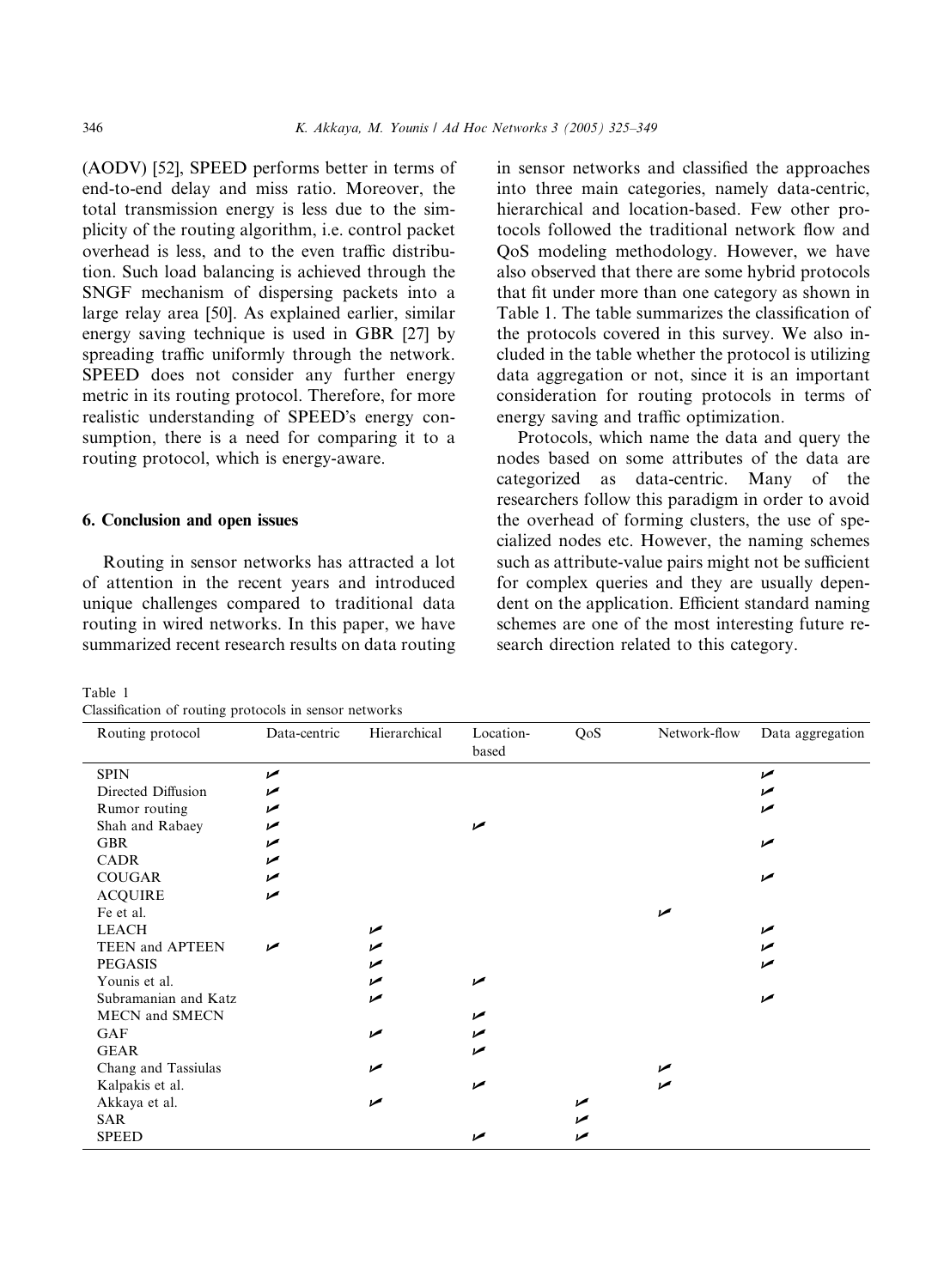On the other hand, cluster-based routing protocols group sensor nodes to efficiently relay the sensed data to the sink. The cluster heads are sometimes chosen as specialized nodes that are less energy-constrained. A cluster-head performs aggregation of data and sends it to the sink on behalf of the nodes within its cluster. The most interesting research issue regarding such protocols is how to form the clusters so that the energy consumption and contemporary communication metrics such as latency are optimized. The factors affecting cluster formation and cluster-head communication are open issues for future research. Moreover, the process of data aggregation and fusion among clusters is also an interesting problem to explore.

Protocols that utilize the location information and topological deployment of sensor nodes are classified as location-based. The number of energy-aware location-based approaches found in the literature is rather small. The problem of intelligent utilization of the location information in order to aid energy efficient routing is the main research issue. Spatial queries and databases using distributed sensor nodes and interacting with the location-based routing protocol are open issues for further research.

Although the performance of these protocols is promising in terms of energy efficiency, further research would be needed to address issues such as quality of service posed by video and imaging sensors and real-time applications. Energy-aware QoS routing in sensor networks will ensure guaranteed bandwidth (or delay) through the duration of connection as well as providing the use of most energy efficient path. QoS routing in sensor networks have several applications including real time target tracking in battle environments, emergent event triggering in monitoring applications etc. Currently, there is very little research that looks at handling QoS requirements in a very energy constrained environment like sensor networks.

Another interesting issue for routing protocols is the consideration of node mobility. Most of the current protocols assume that the sensor nodes and the sink are stationary. However, there might be situations such as battle environments where the sink and possibly the sensors need to be mobile. In such cases, the frequent update of the position of the command node and the sensor nodes and the propagation of that information through the network may excessively drain the energy of nodes. New routing algorithms are needed in order to handle the overhead of mobility and topology changes in such energy constrained environment.

Other possible future research for routing protocols includes the integration of sensor networks with wired networks (i.e. Internet). Most of the applications in security and environmental monitoring require the data collected from the sensor nodes to be transmitted to a server so that further analysis can be done. On the other hand, the requests from the user should be made to the sink through Internet. Since the routing requirements of each environment are different, further research is necessary for handling these kinds of situations.

## **References**

- [1] I.F. Akyildiz et al., Wireless sensor networks: a survey, Computer Networks 38 (4) (2002) 393–422.
- [2] K. Sohrabi et al., Protocols for self-organization of a wireless sensor network, IEEE Personal Communications 7 (5) (2000) 16–27.
- [3] R. Min et al., Low power wireless sensor networks, in: Proceedings of International Conference on VLSI Design, Bangalore, India, January 2001.
- [4] J.M. Rabaey et al., PicoRadio supports ad hoc ultra low power wireless networking, IEEE Computer 33 (7) (2000) 42–48.
- [5] R.H. Katz, J.M. Kahn, K.S.J. Pister, Mobile networking for smart dust, in: Proceedings of the 5th Annual ACM/ IEEE International Conference on Mobile Computing and Networking (MobiCom99), Seattle, WA, August 1999.
- [6] W.R. Heinzelman et al., Energy-scalable algorithms and protocols for wireless sensor networks, in: Proceedings of the International Conference on Acoustics, Speech, and Signal Processing (ICASSP '00), Istanbul, Turkey, June 2000.
- [7] R. Min et al., An architecture for a power aware distributed microsensor node, in: Proceedings of the IEEE Workshop on signal processing systems (SIPS'00), October 2000.
- [8] A. Woo, D. Culler. A transmission control scheme for media access in sensor networks, in: Proceedings of the 7th Annual ACM/IEEE International Conference on Mobile Computing and Networking (Mobicom'01), Rome, Italy, July 2001.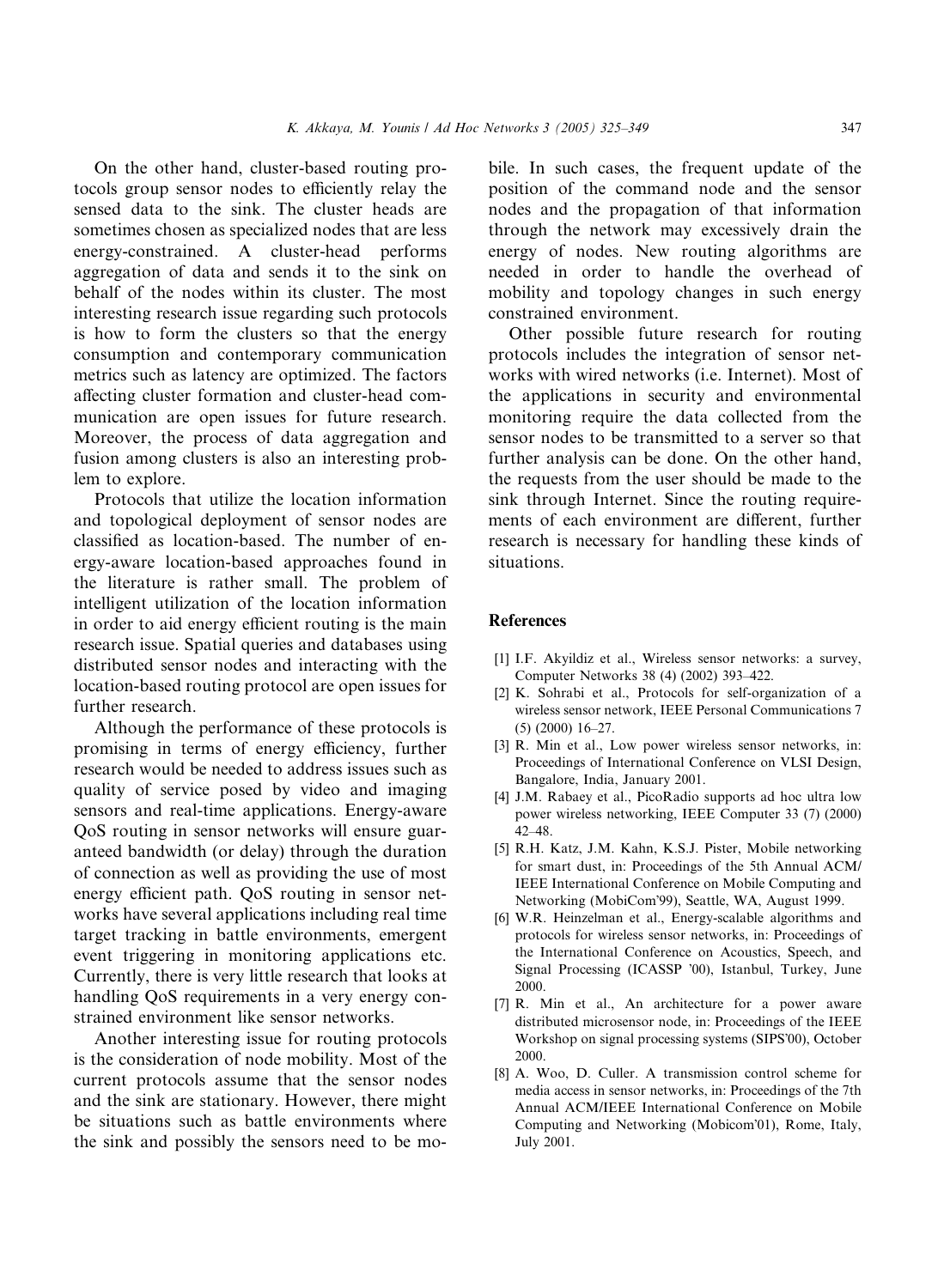- [9] W. Ye, J. Heidemann, D. Estrin, An energy-efficient MAC protocol for wireless sensor networks, in: Proceedings of IEEE Infocom 2002, New York, June 2002.
- [10] E. Shih et al., Physical layer driven protocol and algorithm design for energy-efficient wireless sensor networks, in: Proceedings of the 7th Annual ACM/IEEE International Conference on Mobile Computing and Networking (Mobicom'01), Rome, Italy, July 2001.
- [11] L. Subramanian, R.H. Katz, An architecture for building self configurable systems, in: Proceedings of IEEE/ACM Workshop on Mobile Ad Hoc Networking and Computing, Boston, MA, August 2000.
- [12] F. Ye et al., A two-tier data dissemination model for largescale wireless sensor networks, in: Proceedings of Mobicom02, Atlanta, GA, September, 2002.
- [13] S. Tilak et al., A taxonomy of wireless microsensor network models, Mobile Computing and Communications Review 6 (2) (2002) 28–36.
- [14] W. Heinzelman, A. Chandrakasan, H. Balakrishnan, Energy-efficient communication protocol for wireless sensor networks, in: Proceeding of the Hawaii International Conference System Sciences, Hawaii, January 2000.
- [15] M. Younis, M. Youssef, K. Arisha, Energy-aware routing in cluster-based sensor networks, in: Proceedings of the 10th IEEE/ACM International Symposium on Modeling, Analysis and Simulation of Computer and Telecommunication Systems (MASCOTS2002), Fort Worth, TX, October 2002.
- [16] A. Manjeshwar, D.P. Agrawal, TEEN: a protocol for enhanced efficiency in wireless sensor networks, in: Proceedings of the 1st International Workshop on Parallel and Distributed Computing Issues in Wireless Networks and Mobile Computing, San Francisco, CA, April 2001.
- [17] W. Heinzelman, Application specific protocol architectures for wireless networks, PhD Thesis, MIT, 2000.
- [18] C. Intanagonwiwat, R. Govindan, D. Estrin, Directed diffusion: a scalable and robust communication paradigm for sensor networks, in: Proceedings of the 6th Annual ACM/IEEE International Conference on Mobile Computing and Networking (MobiCom'00), Boston, MA, August 2000.
- [19] D. Estrin et al., Next century challenges: scalable coordination in sensor networks, in: Proceedings of the 5th annual ACM/IEEE International Conference on Mobile Computing and Networking (MobiCom99), Seattle, WA, August 1999.
- [20] S. Lindsey, C.S. Raghavendra, PEGASIS: power efficient gathering in sensor information systems, in: Proceedings of the IEEE Aerospace Conference, Big Sky, Montana, March 2002.
- [21] S. Lindsey, C.S. Raghavendra, K. Sivalingam, Data gathering in sensor networks using the energy\*delay metric, in: Proceedings of the IPDPS Workshop on Issues in Wireless Networks and Mobile Computing, San Francisco, CA, April 2001.
- [22] K. Akkaya, M. Younis, An energy-aware QoS routing protocol for wireless sensor networks, in: Proceedings of

the IEEE Workshop on Mobile and Wireless Networks (MWN 2003), Providence, RI, May 2003.

- [23] B. Krishnamachari, D. Estrin, S. Wicker, Modeling data centric routing in wireless sensor networks, in: Proceedings of IEEE INFOCOM, New York, June 2002.
- [24] Y. Yao, J. Gehrke, The cougar approach to in-network query processing in sensor networks, in: SIGMOD Record, September 2002.
- [25] W. Heinzelman, J. Kulik, H. Balakrishnan, Adaptive protocols for information dissemination in wireless sensor networks, in: Proceedings of the 5th Annual ACM/IEEE International Conference on Mobile Computing and Networking (MobiCom99), Seattle, WA, August 1999.
- [26] D. Braginsky, D. Estrin, Rumor routing algorithm for sensor networks, in: Proceedings of the First Workshop on Sensor Networks and Applications (WSNA), Atlanta, GA, October 2002.
- [27] C. Schurgers, M.B. Srivastava, Energy efficient routing in wireless sensor networks, in: The MILCOM Proceedings on Communications for Network-Centric Operations: Creating the Information Force, McLean, VA, 2001.
- [28] M. Chu, H. Haussecker, F. Zhao, Scalable informationdriven sensor querying and routing for ad hoc heterogeneous sensor networks, The International Journal of High Performance Computing Applications 16 (3) (2002) 293– 313.
- [29] R. Shah, J. Rabaey, Energy aware routing for low energy ad hoc sensor networks, in: Proceedings of the IEEE Wireless Communications and Networking Conference (WCNC), Orlando, FL, March 2002.
- [30] N. Sadagopan et al., The ACQUIRE mechanism for efficient querying in sensor networks, in: Proceedings of the First International Workshop on Sensor Network Protocol and Applications, Anchorage, AK, May 2003.
- [31] S. Hedetniemi, A. Liestman, A survey of gossiping and broadcasting in communication networks, Networks 18 (4) (1988) 319–349.
- [32] D. Ganesan et al., Highly resilient, energy efficient multipath routing in wireless sensor networks, Mobile Computing and Communications Review 5 (4) (2002) 11–25.
- [33] A. Buczak, V. Jamalabad, Self-organization of a heterogeneous sensor network by genetic algorithms, in: C.H. Dagli et al. (Eds.), Intelligent Engineering Systems Through Artificial Neural Networks, vol. 8, ASME Press, New York, 1998, pp. 259–264.
- [34] C.R. Lin, M. Gerla, Adaptive clustering for mobile wireless networks, IEEE Journal on Selected Areas in Communications 15 (7) (1997) 1265–1275.
- [35] A. Manjeshwar, D.P. Agrawal, APTEEN: a hybrid protocol for efficient routing and comprehensive information retrieval in wireless sensor networks, in: Proceedings of the 2nd International Workshop on Parallel and Distributed Computing Issues in Wireless Networks and Mobile computing, Ft. Lauderdale, FL, April 2002.
- [36] M. Youssef, M. Younis, K. Arisha, A constrained shortestpath energy-aware routing algorithm for wireless sensor networks, in: Proceedings of the IEEE Wireless Commu-